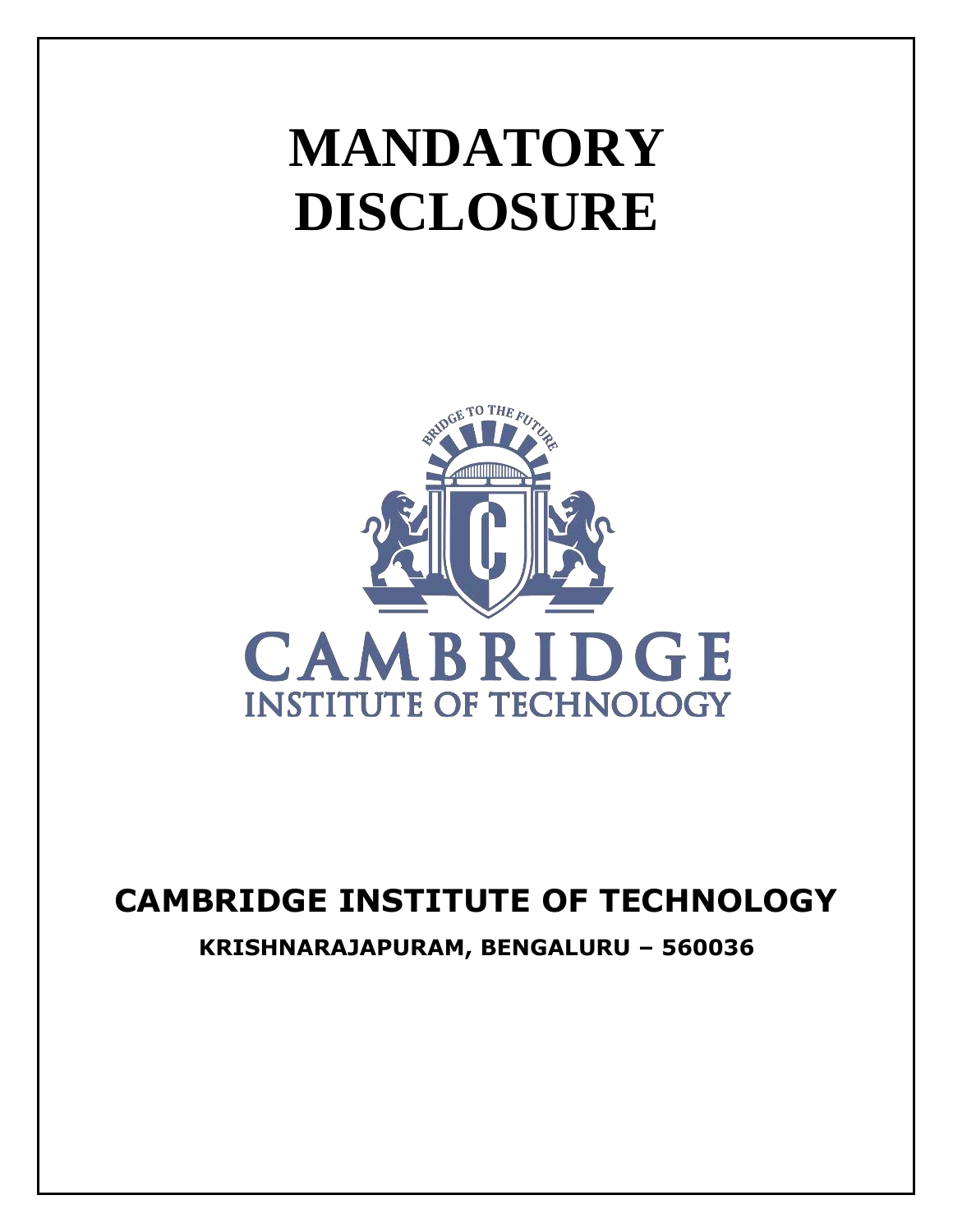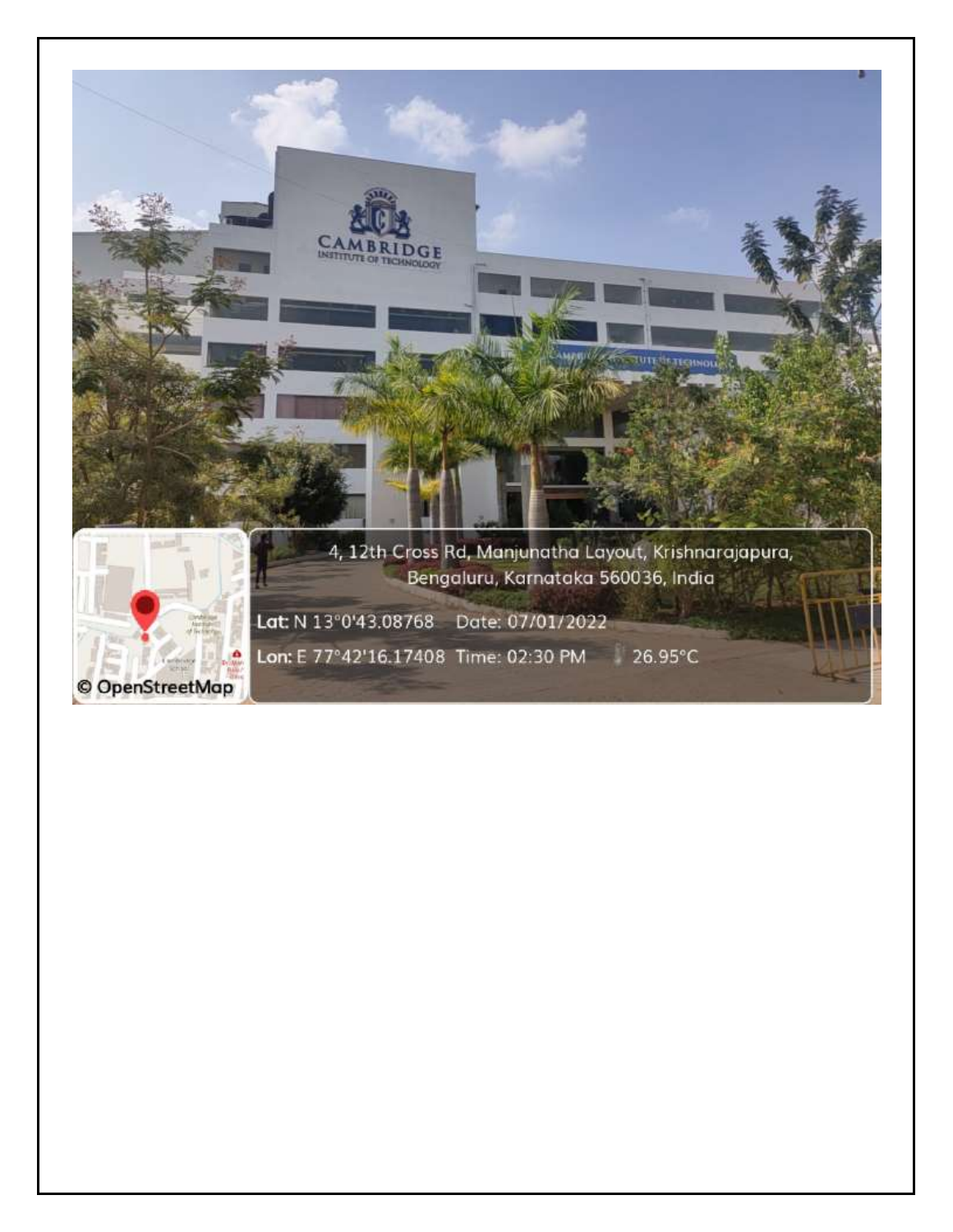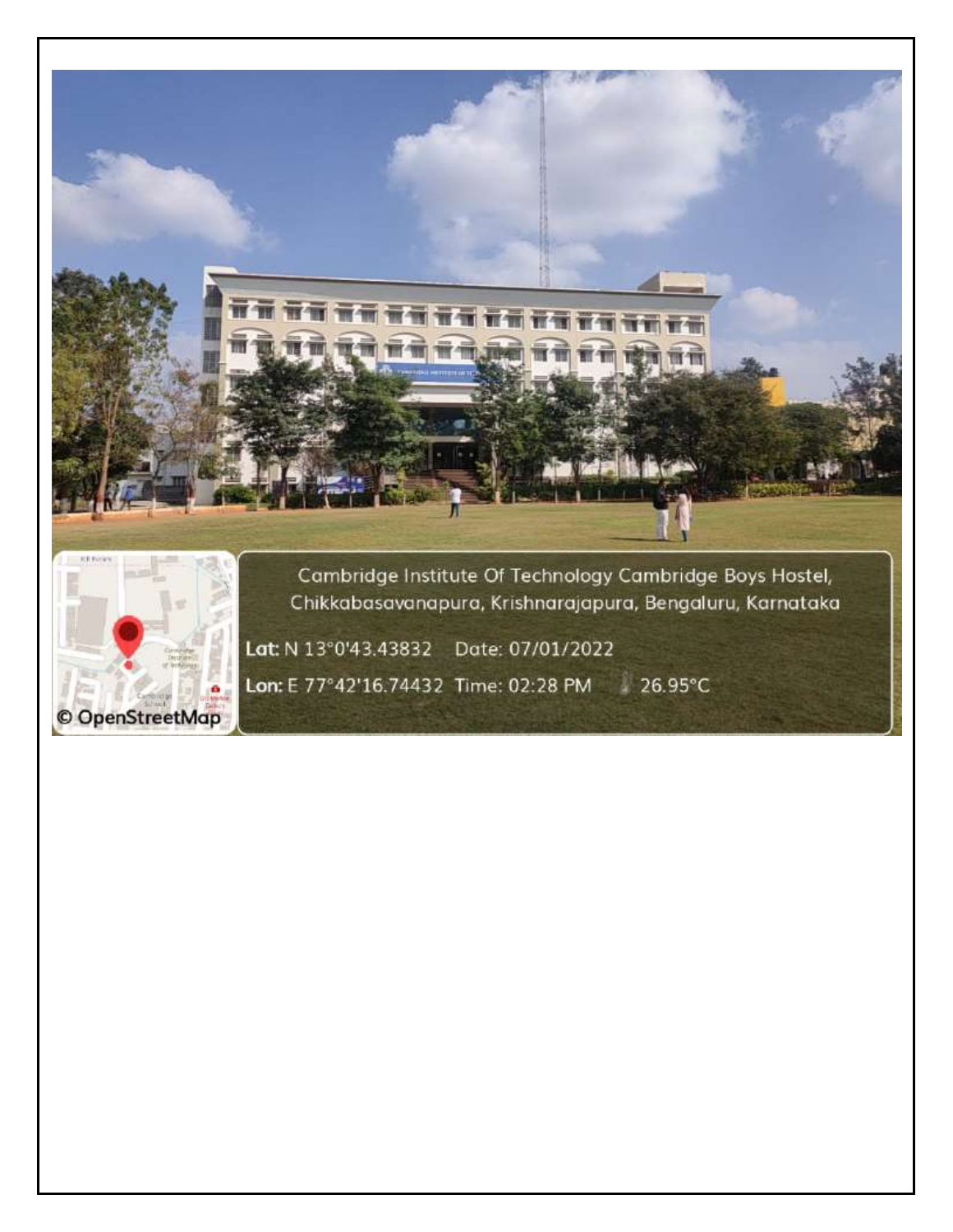Cambridge Institute of Technology was started in the year 2007. The Institute is approved by AICTE and affiliated to Visvesvaraya Technological University, Belagavi. The Institute is recognized under section 2(f) of the UGC Act 1956. Cambridge Institute of Technology is accredited by NAAC and four UG departments by NBA. The Institute transforms lives of 3000+ students annually through its quality education.

According to The Week magazine August 2021 Issue, CIT recieved **7th** Rank among Emerging Private Engineering Colleges in India and secured **10th** Rank among private colleges in Bangalore.

Institute has been categorized as "Promising" Engineering College in ARIIA ranking 2021. ASSOCHAM awarded Institute as the best Engineering colleges in India - South 2018. QS I-Gauge rated the Institute "Diamond" in Teaching and Learning category in 2019.

The students have the luxury of spending time with their peers in the lush green lawn, café shops, and canteens in the campus. Well-equipped and excellent quality hostel facilities are provided to students within the campus area. 7 UG and 3 PG programs offered are structured in such a manner that the students gain a thorough understanding of the functioning of the engineering discipline and are thereby transformed into global professionals. Institute is "No plastic" and "Zero waste" campus with strong emphasis on best practices of Sustanability.

Cambridge Group of Institutions started with a vision of providing quality education back in 1964 with Cambridge School. Over a period group extended its horizon, with the establishment of Cambridge Institute of Technology, Cambridge Pre-University College and Cambridge Degree College.

To address the need of quality education and transform lives of meritorious and talented students of marginalised society through engineering education, Cambridge Institute of Technology was established by Umesh Education Trust. Umesh Education Trust was started in 1979 and is registered under Karnataka State Registration Act. The Trust was registered during the year 1979 with Registrar of Societies, Jayanagar, Bangalore under reference S.No.287/90 dated 26.06.1979.

## **Vision**

To become a premier institute transforming our students to be global professionals.

## **Mission**

- Develop competent Human Resources, and create state-of-the-art infrastructure to impart quality education and to support research.
- Adopt tertiary approach in teaching learning pedagogy that transforms students to become competent professionals and entrepreneurs.
- Nurture and train students to develop the qualities of global professionals.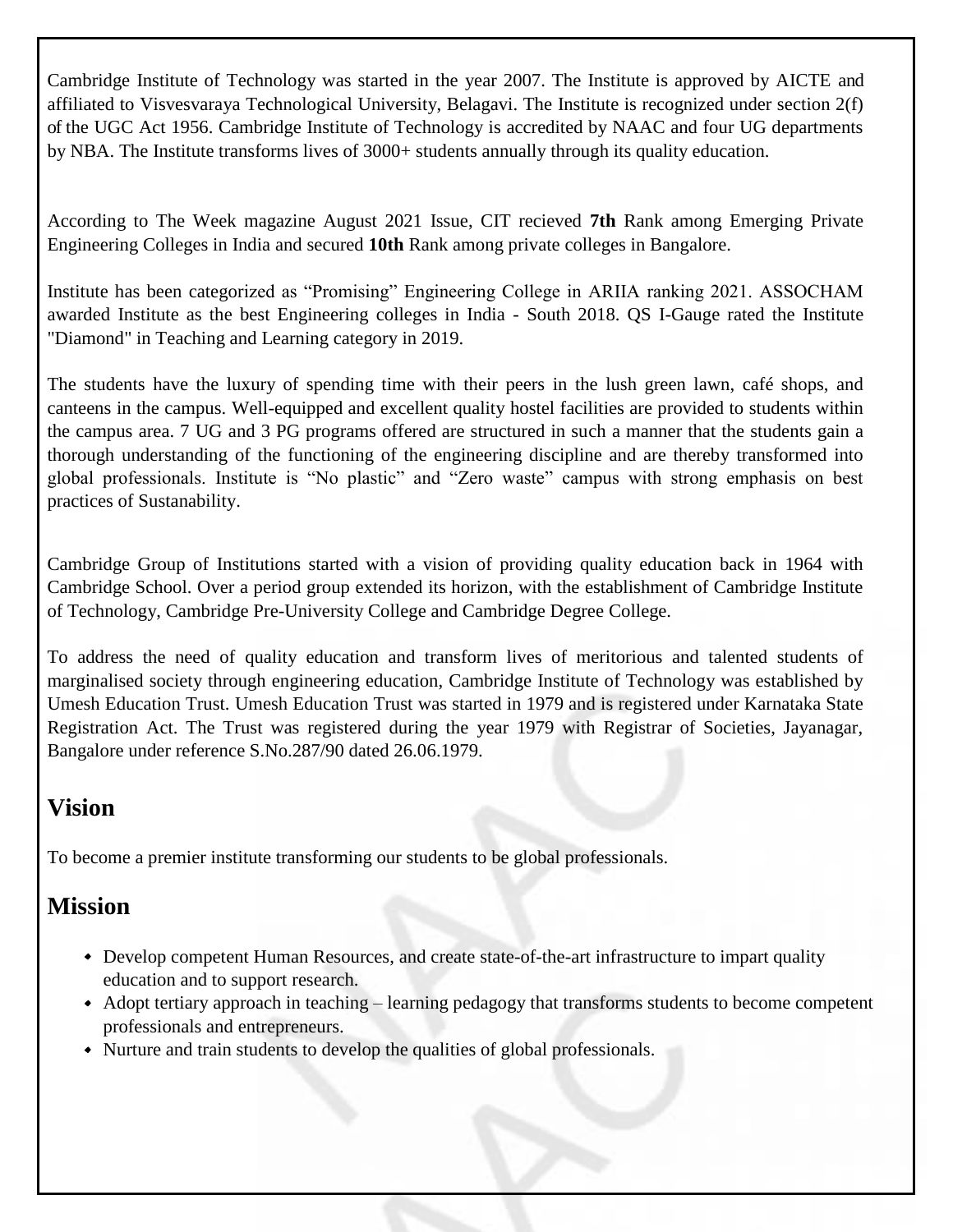# **Strength, Weakness, Opportunity and Challenges(SWOC)**

### **Institutional Strength**

- Legacy of 14 years in Engineering Education making truly global Engineering professionals who are making positive impact in the society.
- As part of Research, emphasis is given on 3Ps model namely Product, Patent and Publications.
- The institute has seven research centers promoting Ph.D programmes in the contemporary field of engineering.
- Majority of the students are from economically weaker section. After they graduate from our institute they are able to uplift their family economically and socially.
- CIT has received 4 star (2020-21) and 5 star (2019-20) from MoE, AICTE IIC for various activities and initatives in Innovation and Entrepreneurship.
- A well-established incubation center with 12 startups on campus. There are 6 labs to facilitate
- startups. The campus is "Zero Waste Campus" and has banned all one time use plastics on campus. Most of the activities related to curricular, co-curricular and extracurricular activities have the element of sustainability integrated.
- Lush green campus with various species of plants.
- International collaborations with The Hague University, NL and Participation in Global Case Study Challenge.
- Membership of Society of Women Engineers which is unique in many ways of connecting with women engineers across the globe.
- Active member of United Nations Global Compact Network India connecting with all Corporates and Organizations who are involved in sustainability practices.
- Contribution to the society through ISR and CSI activities and reaching out to the needy in the
- society. Ecosystem to encourage students to find an engineering solution to the Real-Time problems through projects and Intuit exhibitions.
- Collaborations with ITC, Vedan, LetsTagOn, Medicare to implement various sustainability related initiatives inside and outside the campus.
- Successful implementation of OBE through Process Primer Process document to implement OBE effectively.
- Agility to adopt learning management tools and innovative pedagogy for effective Teaching Learning Process.
- Student Scholarship for meritorious and economically weak students.

### **Institutional Weakness**

- Cannot introduce project-based learning for every course due to lack of
- Autonomy. Limited Academic Flexibility.
- Association or collaboration with premier Institute and Foreign Universities to be strengthened.

### **Institutional Opportunity**

- Under NEP-2020 offering skill-based certification
- programmes. Apply for Autonomous status under VTU.
- Establishment of Atal Incubation Center to strengthen the existing startup ecosystem on
- campus. Extend international collaboration to offer joint certification programmes.
- Joint research with various Institutions in India and Abroad.
- Offer collaborative research programmes with international knowledge partners.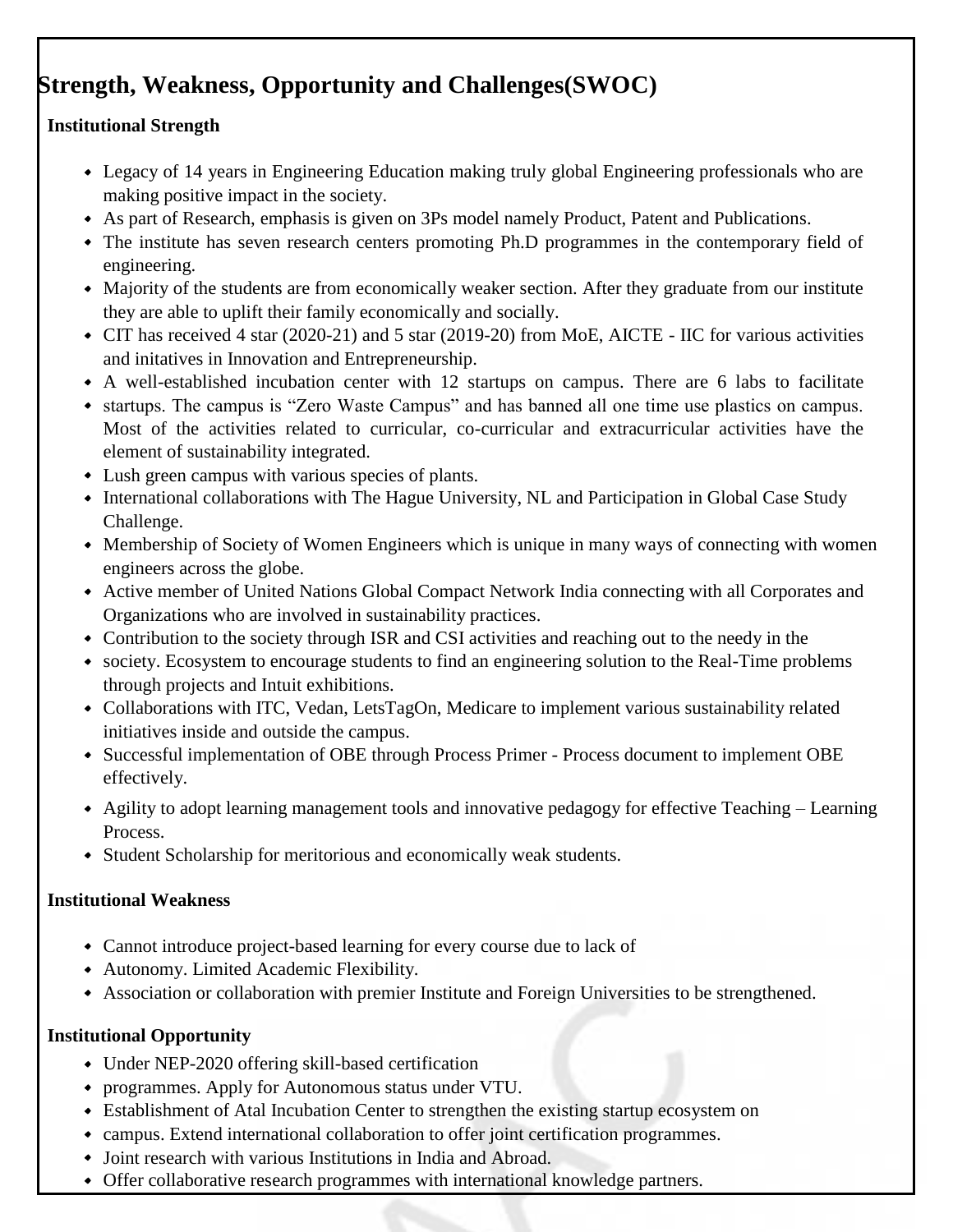- Design and offer customised programmes on sustainability to corporates as well as educational Institutions.
- With the strong intellectual capital available at the Institute to offer Management and Executive Development programmes for the Corporates on contemporary Technologies, leadership and other relevant areas.
- Offer consulting services to Industry.

#### **Institutional Challenge**

- Lack of Flexibility in curriculum which has an impact on employability skills of
- students. Willingness of Industry to partner with Institute for collaborative activities.
- Support of government through timely disbursement of student scholarships.
- Training students who had online learning for two years due to panedemic and making them align with offline classes.
- In view of the pandemic adopting to the Calendar of events with less duration to cover the syllabus.

| Name and Address of the College |                                                                  |  |  |  |
|---------------------------------|------------------------------------------------------------------|--|--|--|
| Name                            | CAMBRIDGE INSTITUTE OF TECHNOLOGY                                |  |  |  |
| <b>Address</b>                  | Cambridge Institute of Technology,<br>Krishnarajapuram Bengaluru |  |  |  |
| City                            | Bengaluru                                                        |  |  |  |
| <b>State</b>                    | Karnataka                                                        |  |  |  |
| Pin                             | 560036                                                           |  |  |  |
| Website                         | www.engg.cambridge.edu.in                                        |  |  |  |

| <b>Contacts for Communication</b> |                               |                                      |               |                  |                                |  |
|-----------------------------------|-------------------------------|--------------------------------------|---------------|------------------|--------------------------------|--|
| <b>Designation</b>                | <b>Name</b>                   | <b>Telephone</b><br>with STD<br>Code | <b>Mobile</b> | Fax              | Email                          |  |
| Principal                         | G Indumathi                   | 080-25618798                         | 9880411116    | 080-2561878<br>9 | principal@cambrid<br>ge.edu.in |  |
| IQAC / CIQA<br>coordinator        | Shashikumar<br>D <sub>R</sub> | 080-25618799                         | 9880103023    | 080-2561878<br>9 | iqac@cambridge.e<br>du.in      |  |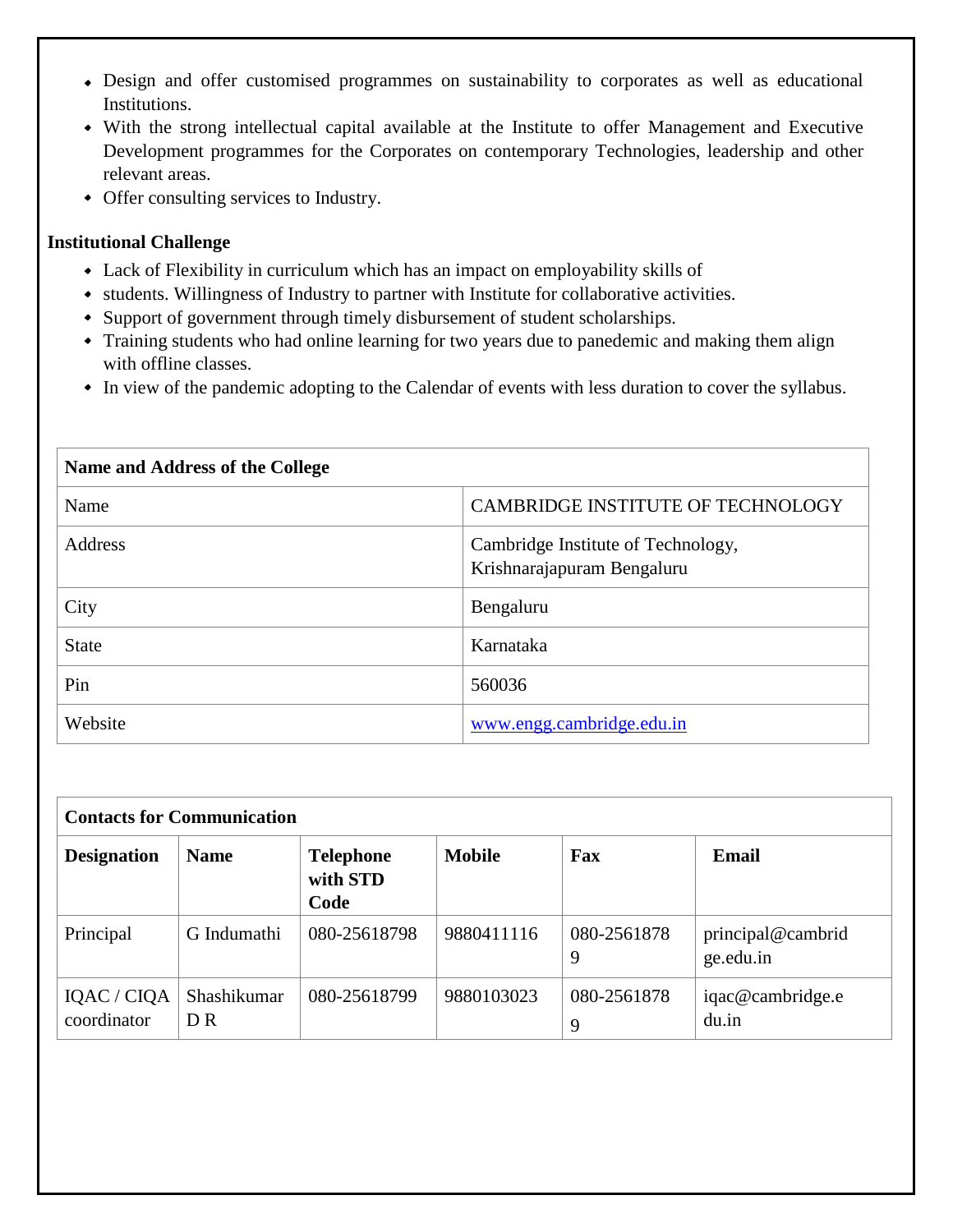| <b>Status of the Institution</b> |                       |
|----------------------------------|-----------------------|
| <b>Institution Status</b>        | <b>Self-Financing</b> |

| Type of Institution |              |  |
|---------------------|--------------|--|
| By Gender           | Co-education |  |
| By Shift            | Regular      |  |

| <b>Recognized Minority institution</b>             |                |  |  |
|----------------------------------------------------|----------------|--|--|
| If it is a recognized minority institution         | N <sub>0</sub> |  |  |
| <b>Establishment Details</b>                       |                |  |  |
| Date of establishment of the college<br>29-06-2007 |                |  |  |
|                                                    |                |  |  |

**University to which the college is affiliated/ or which governs the college (if it is a constituent college)**

| <b>State</b> | <b>University name</b>                   | <b>Document</b>      |
|--------------|------------------------------------------|----------------------|
| Karnataka    | Visvesvaraya Technological<br>University | <b>View Document</b> |

| Details of UGC recognition |            |                      |  |  |  |
|----------------------------|------------|----------------------|--|--|--|
| <b>Under Section</b>       | Date       | <b>View Document</b> |  |  |  |
| $\vert$ 2f of UGC $\vert$  | 26-09-2016 | <b>View Document</b> |  |  |  |

| Details of recognition/approval by stationary/regulatory bodies like<br>AICTE, NCTE, MCI, DCI, PCI, RCI etc(other than UGC) |                                 |                  |    |  |  |
|-----------------------------------------------------------------------------------------------------------------------------|---------------------------------|------------------|----|--|--|
| <b>Statutory</b><br><b>Regulatory</b><br><b>Authority</b>                                                                   | <b>Validity</b><br>in<br>months | <b>Remarks</b>   |    |  |  |
| <b>AICTE</b>                                                                                                                | <b>View Document</b>            | $02 - 07 - 2021$ | 12 |  |  |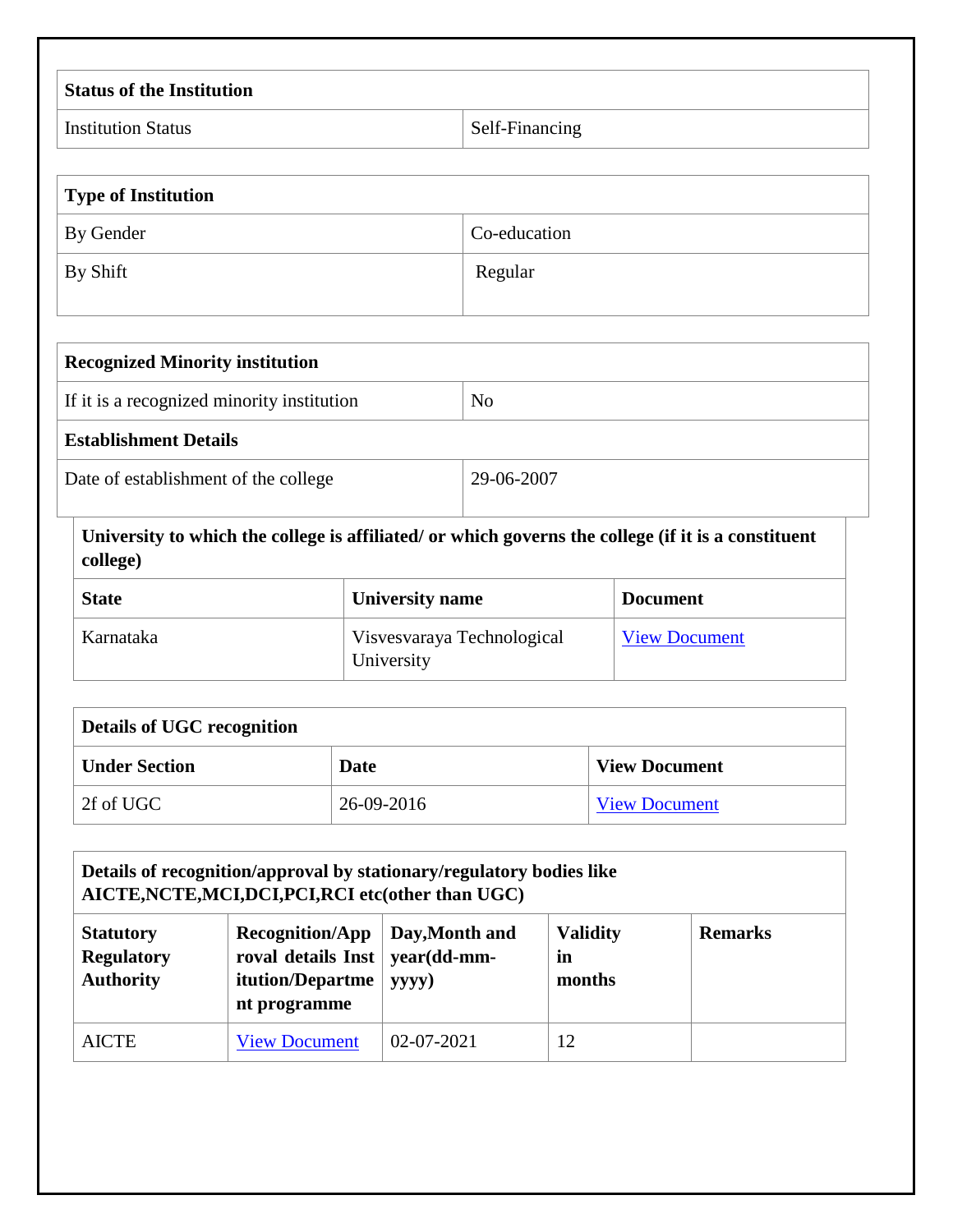| <b>Location and Area of Campus</b> |                                                                     |           |                                |                             |  |
|------------------------------------|---------------------------------------------------------------------|-----------|--------------------------------|-----------------------------|--|
| <b>Campus Type</b>                 | <b>Address</b>                                                      | Location* | <b>Campus Area</b><br>in Acres | Built up Area in<br>sq.mts. |  |
| Main campus<br>area                | Cambridge Institute of<br>Technology,<br>Krishnarajapuram Bengaluru | Urban     | 5.2                            | 36067                       |  |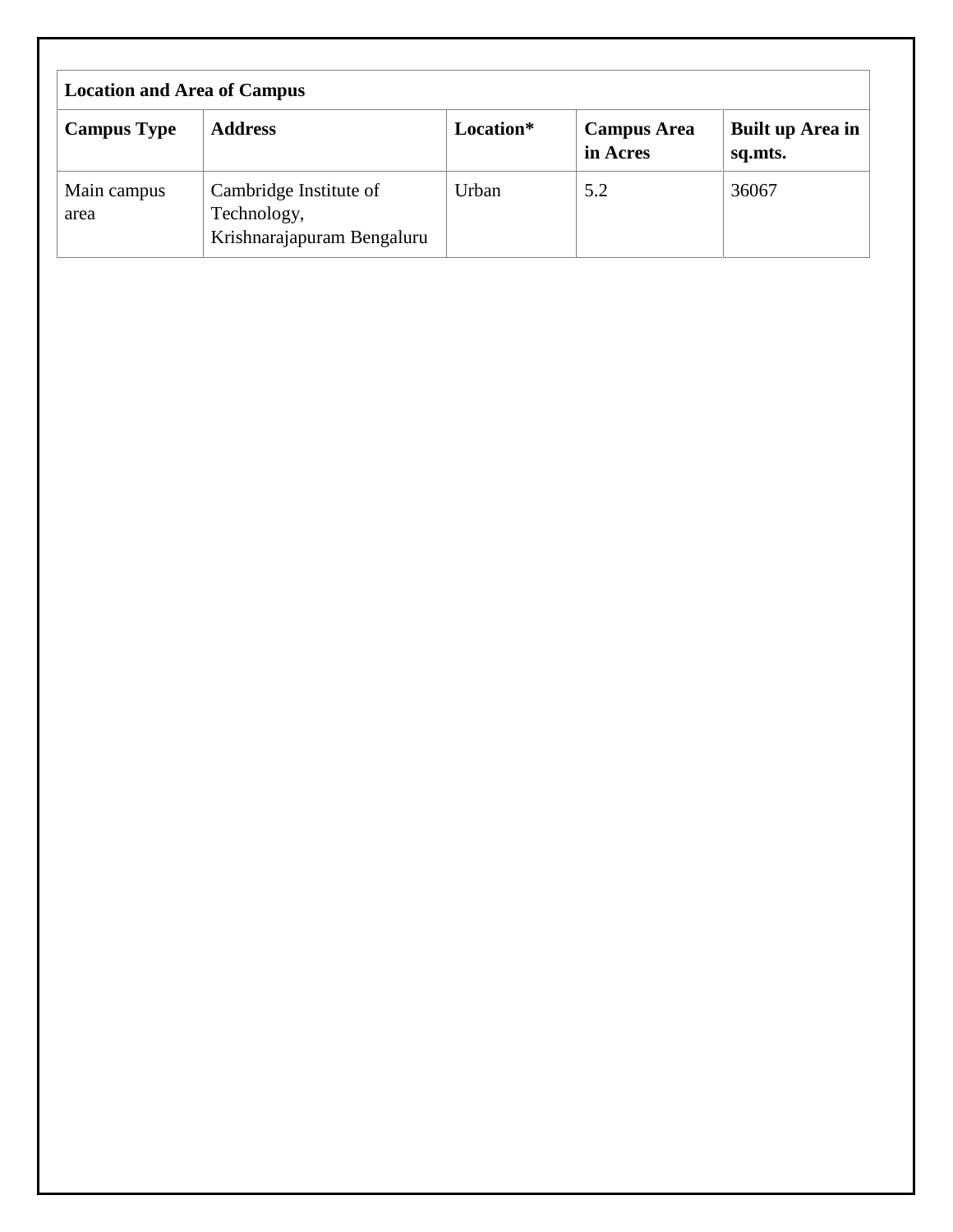|                | <b>NAAC Accreditation Status</b>                                  |                                              |  |  |  |
|----------------|-------------------------------------------------------------------|----------------------------------------------|--|--|--|
| $\mathbf 1$    | <b>NAAC</b> Accredited                                            | $B++$<br>Valid up to February 21, 2022       |  |  |  |
| $\overline{2}$ | Applied for Accreditation<br>A. Applied but Visit not<br>happened | <b>IIQA</b> Approved<br><b>SSR Submitted</b> |  |  |  |

|                | <b>NBA Accreditation Status</b>                                                                         |                                                                                                                      |                    |  |  |  |
|----------------|---------------------------------------------------------------------------------------------------------|----------------------------------------------------------------------------------------------------------------------|--------------------|--|--|--|
| $\mathbf{1}$   | <b>List of Programmes</b><br>Accredited                                                                 | <b>Courses NBA Accredited</b>                                                                                        | Duration           |  |  |  |
|                |                                                                                                         | $B.E.-Electronic s \&$<br>communication<br>Engineering                                                               | 2020-21 to 2022-23 |  |  |  |
|                |                                                                                                         | B.E Information Science &<br>Engineering                                                                             | 2020-21 to 2022-23 |  |  |  |
|                |                                                                                                         | <b>B.E</b> Mechanical<br>Engineering                                                                                 | 2020-21 to 2022-23 |  |  |  |
|                |                                                                                                         | B.E. Electrical &<br><b>Electronics Engineering</b>                                                                  | 2020-21 to 2022-23 |  |  |  |
| $\overline{2}$ | <b>Applied for Accreditation</b><br>Applied but Visit not happened<br>Visit happened but result awaited | Not Applicable                                                                                                       |                    |  |  |  |
| 3              | List of Programmes/Courses Not<br>Acceditted                                                            | B.E- Computer Science & Engineering<br>B.E. - Civil Engineering<br>B.E. Artificial Intelligence and machine Learning |                    |  |  |  |
|                |                                                                                                         | $P.G. - M.B.A$<br>$P.G. - M.C.A$                                                                                     |                    |  |  |  |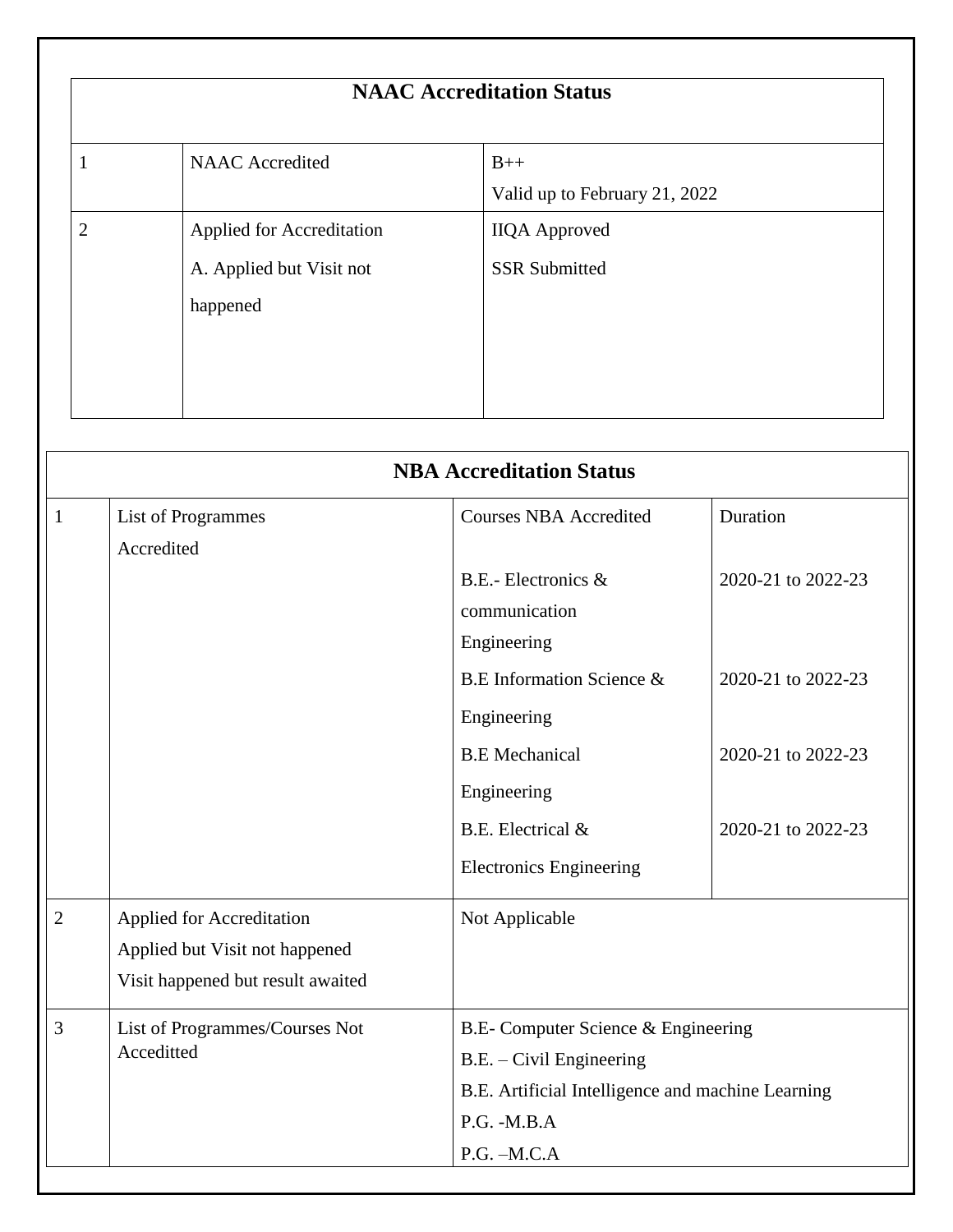| <b>Name of the Program</b>                           | <b>Year of</b><br><b>Introduction</b> | <b>Intake</b> |
|------------------------------------------------------|---------------------------------------|---------------|
| B. E in Computer Science and Engineering             | 2007                                  | 180           |
| B. E in Information Science and Engineering          | 2007                                  | 180           |
| B. E in Electronics and communication Engineering    | 2007                                  | 180           |
| B. E in Electrical and Electronics Engineering       | 2007                                  | 60            |
| B. E in Mechanical Engineering                       | 2010                                  | 60            |
| B. E in Civil Engineering                            | 2014                                  | 60            |
| B. E in Artificial Intelligence and Machine Learning | 2020                                  | 60            |
| M. Tech in Computer Science and Engineering          | 2011                                  | 18            |
| <b>Master in Business Administration</b>             | 2008                                  | 120           |
| Master in Computer Application                       | 2009                                  | 60            |
| Ph.D in Physics                                      | 2019                                  |               |
| Ph.D in Chemistry                                    | 2016                                  |               |
| Ph.D in Mathematics                                  | 2016                                  |               |
| Ph.D in Computer Science and Engineering             | 2015                                  |               |
| Ph.D in Master in Business Administration            | 2013                                  |               |
| Ph.D in Mechanical Engineering                       | 2014                                  |               |
| Ph.D in Electronics and communication Engineering    | 2015                                  |               |

# **Programs Offered in Cambridge Institute of Technology**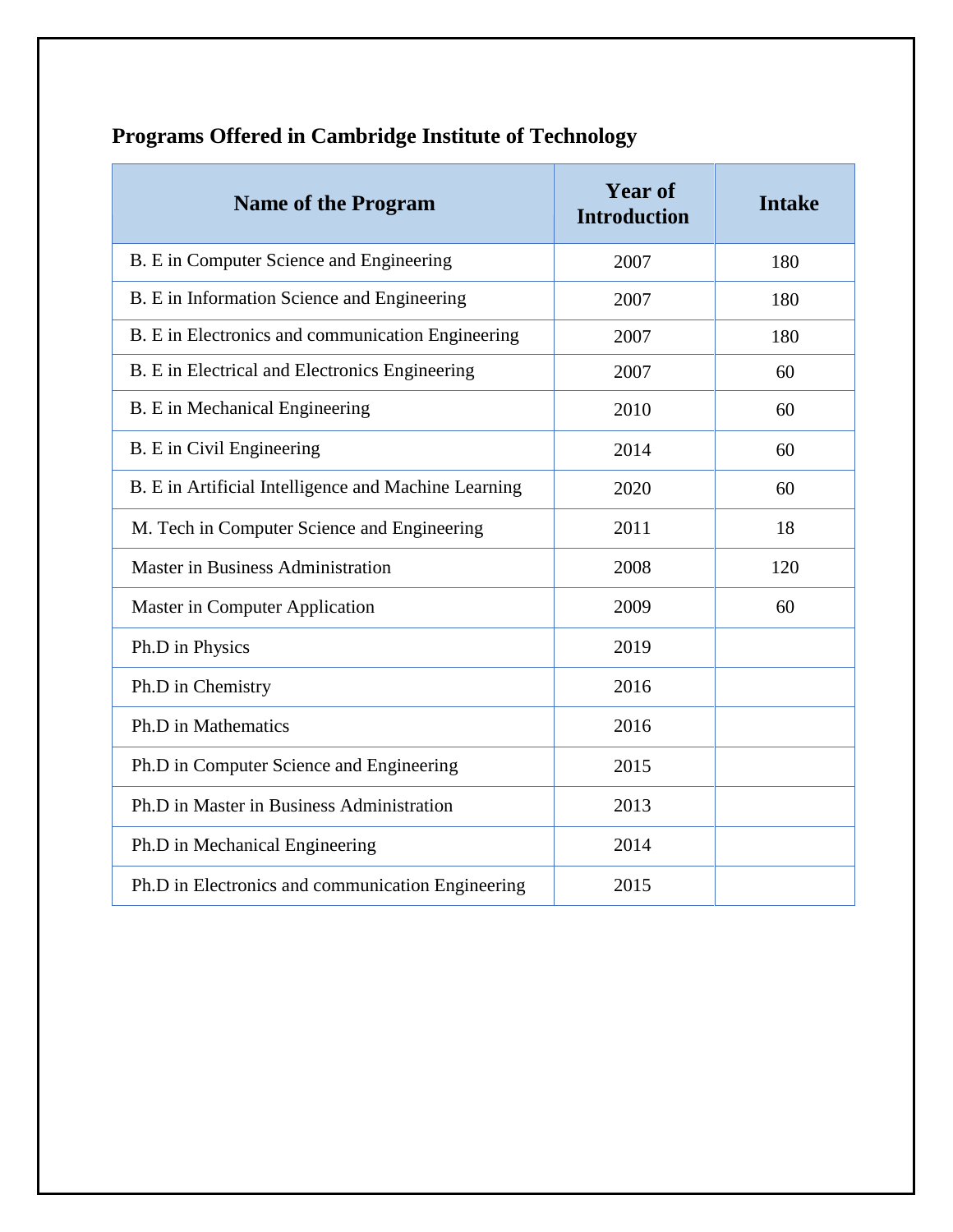| <b>Governing Council Details</b>                                |                                                |  |
|-----------------------------------------------------------------|------------------------------------------------|--|
| Sri. D. K. Mohan                                                | Chairman, Cambridge Group of institutions      |  |
| Dr. R. Sakthivel                                                | Regional Director, SWRO – AICTE, Bengaluru     |  |
| Dr. V. B.Coutinho                                               | <b>VTU Nominee</b>                             |  |
| <b>Director DTE</b>                                             | Govt. of Karnataka, Bengaluru                  |  |
| Mr. Nithin M.                                                   | CEO, Cambridge Group of institutions           |  |
| Dr. U. Chandrasekhar                                            | Program Director, AddWize, Wipro 3D, Bengaluru |  |
| VC, Dayanand Sagar University, Bengaluru<br>Dr. K. N. B. Murthy |                                                |  |
| Dr. B. V. Ravishankar                                           | Principal, BMSCE, Bengaluru                    |  |
| Mr. Karan Kumar H.                                              | Chief Mentor, Shruth & Smith Group, Bengaluru  |  |
| Mr. E. S. Chakravarthy                                          | Country Head, TCS, Bengaluru                   |  |
| <b>Mr. Sangeet Varghese</b>                                     | Lead Cap Ventures, Bengaluru                   |  |
| Prof. Sivapullaiah                                              | Former Pro-VC, CMR University, Bengaluru       |  |
| Mr. Raja Rao                                                    | Entrepreneur, Bengaluru                        |  |
| Dr.G.Indumathi                                                  | Principal, CiTech and Member Secretary         |  |

## **Organization Chart:**

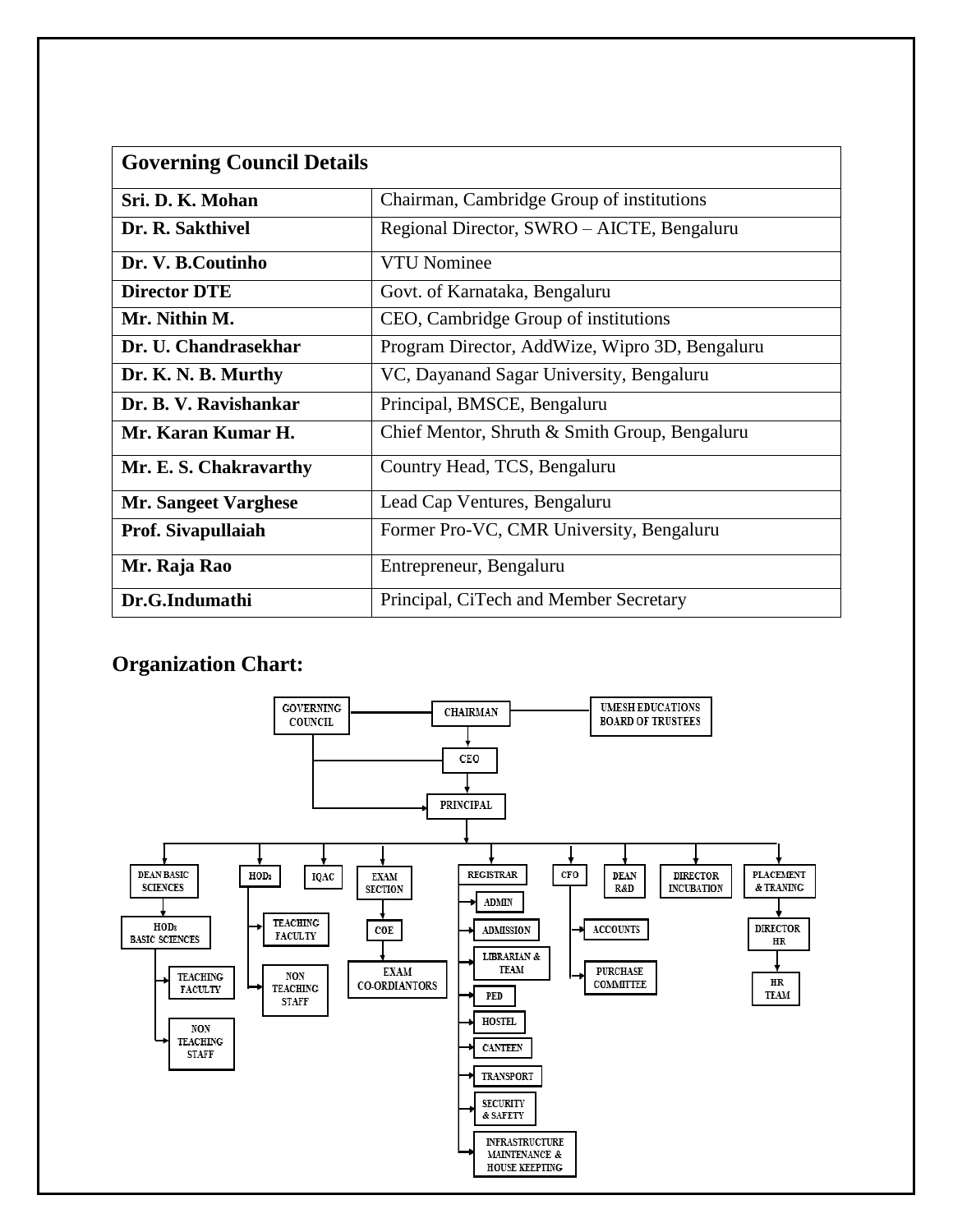| <b>Advisory Board</b> |                                           |                                      |  |
|-----------------------|-------------------------------------------|--------------------------------------|--|
| Sl. No                | <b>Designation</b><br><b>Name</b>         |                                      |  |
| 1.                    | Dr.G.Indumathi                            | Principal                            |  |
| 2.                    | Dr. Shashikumar D R                       | Professor & HOD, Dept of CSE         |  |
| 3.                    | Dr. Indumathi G                           | Professor & HOD, Dept of ECE         |  |
| 4.                    | Dr. K. Satyanarayan Reddy                 | Professor & HOD, Dept of ISE         |  |
| 5.                    | Dr. Suneelkumar Kulkarni                  | Professor & HOD, Dept of ME          |  |
| 6.                    | Dr. Shankar B S                           | Professor & HOD, Dept of CV          |  |
| 7.                    | Prof. Hema A                              | Professor & HOD, Dept of EEE         |  |
| 8.                    | Dr. Basanna S. Patagundi                  | Professor & HOD, Dept of MBA         |  |
| 9.                    | Dr. Arunadevi M                           | Professor & HOD, Dept of MCA         |  |
| 10.                   | Dr. Shanthi S R                           | Professor & Dean, Basic Sciences     |  |
| 11.                   | Dr. Suma SP                               | Professor & HOD, Dept of Mathematics |  |
| 12.                   | Dr. Pushpalatha H L                       | Professor & HOD, Dept of Physics     |  |
| 13.                   | Dr. Hemakumar K H                         | Professor & HOD, Dept of Chemistry   |  |
| 14.                   | Mr. Krishnakumar P R<br>Registrar, Citech |                                      |  |
| 15.                   | Ms. Usha Rani. R.                         | Director – HR, Citech                |  |
| 16.                   | Dr. Antony L Piriyakumar                  | Dean, R & D                          |  |

## **Faculty Profile of College:**

<https://faculty.cambridge.edu.in/>

#### **Number of students admitted year-wise during last five years**

| 2020-21    | 2019-20 | 2018-19 | 2017-18 | 2016-17             |
|------------|---------|---------|---------|---------------------|
| 770<br>ے ' | 749     | 832     | 747     | $\overline{H}$<br>∽ |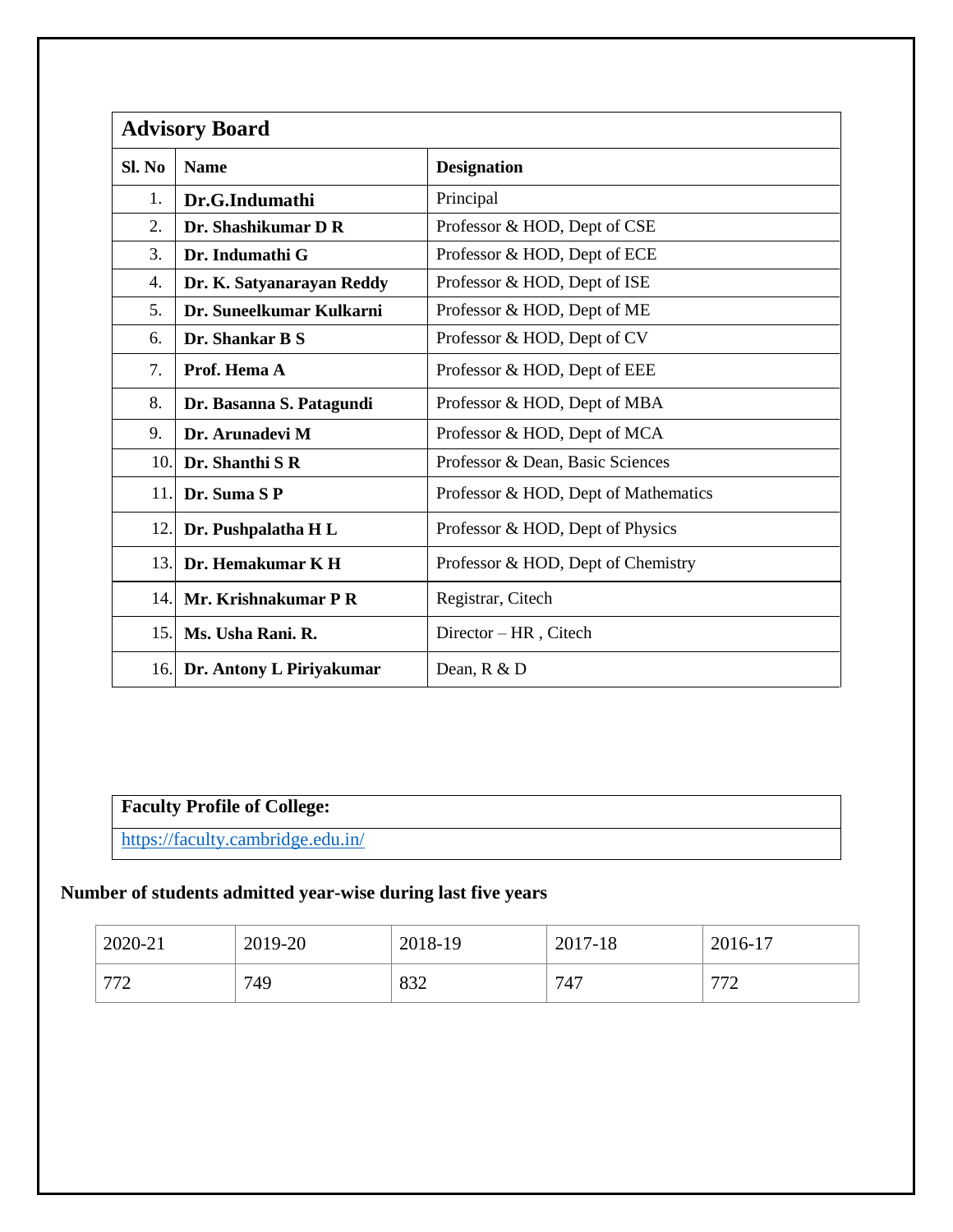## **IQAC**

The internal quality assurance mechanism of the institution may be called "**Internal Quality Assurance Cell** (IQAC)". The IQAC is meant for planning, guiding and monitoring Quality Assurance (QA) and Quality Enhancement (QE) activities of the colleges.

The IQAC may channelize and systematize the efforts and measures of an institution towards academic excellence. It is a facilitative and participative organ of the institution. The IQAC acts as a driving force for ushering in quality by working out intervention strategies to remove deficiencies and enhance quality.

#### **Goals**

1. To develop a quality system for conscious, consistent and catalytic programmed action to improve the academic and administrative performance of the College

2. To promote measures for institutional functioning towards quality enhancementthrough internationalization of quality culture and institutionalization of best practices

#### **Benefits of IQAC**

a) Ensure heightened level of clarity and focus in institutional functioning towardsquality enhancement

b) Ensure internalization of the quality culture

c) Ensure enhancement and integration among the various activities of the college and good practices

d) Provide a sound basis for decision-making to improve institutional functioning

e) Act as a dynamic system for quality changes in the Colleges

f) Build an organized methodology of documentation and internal communication

<https://engg.cambridge.edu.in/about-iqac/>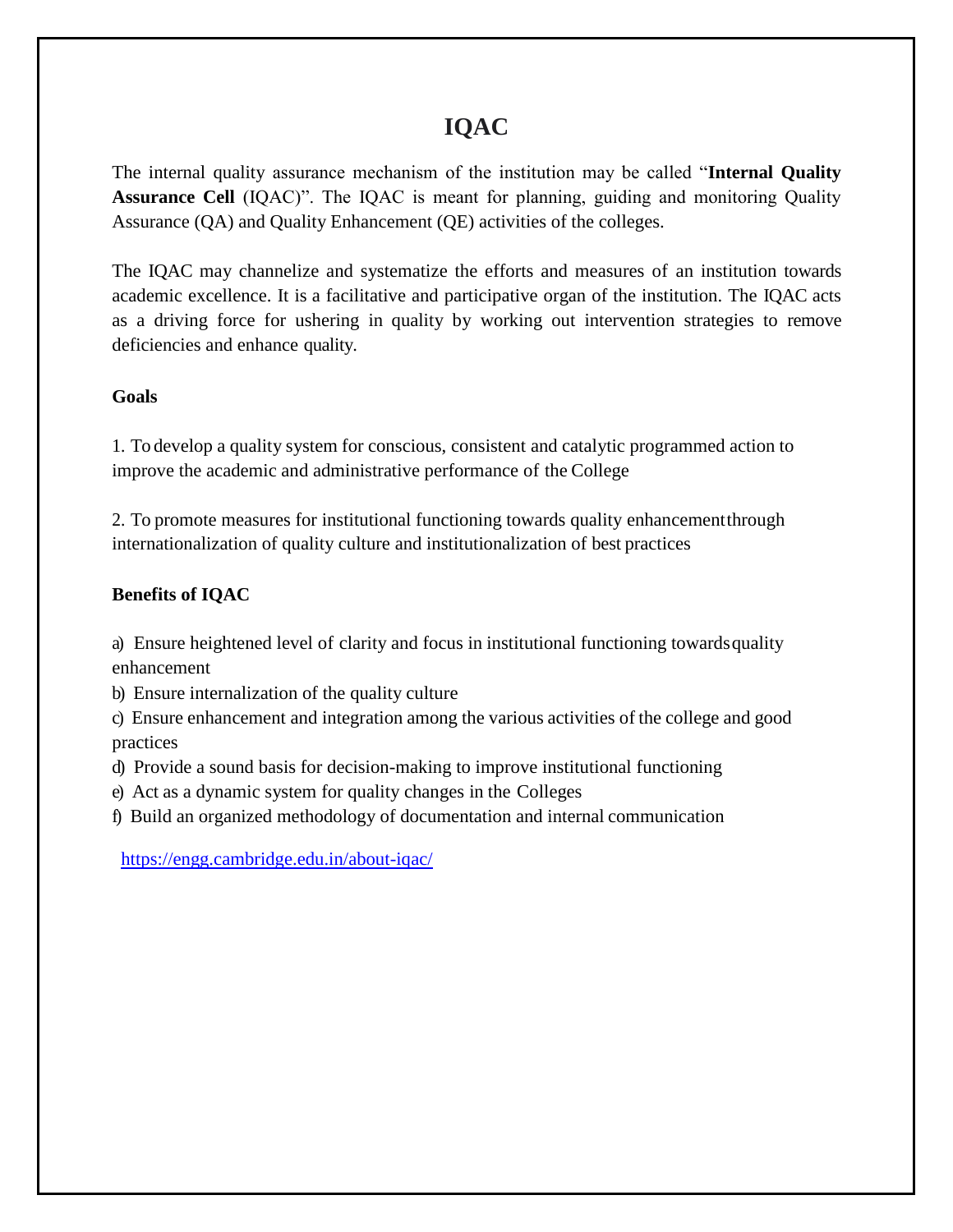## **COLLEGE COMMITTEES**

| <b>Anti-Ragging</b><br><b>Committee (ARC)</b>                           | This Committee is responsible for preventing and monitoring, ragging<br>related issues (if any) specified in the process at regular intervals to<br>maintain discipline in and around the campus.                                                                                                                                                                                                                                                                                                                                      |  |
|-------------------------------------------------------------------------|----------------------------------------------------------------------------------------------------------------------------------------------------------------------------------------------------------------------------------------------------------------------------------------------------------------------------------------------------------------------------------------------------------------------------------------------------------------------------------------------------------------------------------------|--|
|                                                                         | https://engg.cambridge.edu.in/wp-content/uploads/2022/03/Anti-<br>ragging-Committee.pdf                                                                                                                                                                                                                                                                                                                                                                                                                                                |  |
| <b>Grievance</b><br><b>Redressal</b><br><b>Cell</b><br>(GRC)            | The Committee is constituted for the redressal of the grievances<br>reported by the students and staff (especially girls & women) of the<br>college with the objective to maintain the harmony of academic<br>atmosphere in the Institution.                                                                                                                                                                                                                                                                                           |  |
|                                                                         | https://engg.cambridge.edu.in/naac/wp-content/uploads/2022/03/2.5.2-<br>SOP <sub>s.pdf</sub>                                                                                                                                                                                                                                                                                                                                                                                                                                           |  |
| <b>Women Welfare</b><br>Cell (WWC)                                      | The Committee is constituted to help maintain a harmonious<br>atmosphere at the Institute, to enable women to pursue their work with<br>dignity and reassurance.<br>https://engg.cambridge.edu.in/wp-content/uploads/2022/03/Grivence-<br>Redressel-women-empowermen-cell-converted.pdf                                                                                                                                                                                                                                                |  |
| <b>Institutional Social</b><br>Responsibility/<br><b>Community cell</b> | Institutional social responsibility/community cell aims are organizing<br>various activities pertaining to community development and awareness<br>program on social causes. "Community Social Impact", "Lokahita"<br>programmes have been setup to implement social responsibility and<br>community development plans. Each department has institutional<br>social responsibility cell to plan and implement the programmes at the<br>department level.<br>https://engg.cambridge.edu.in/naac/wp-content/uploads/2022/03/ISR-<br>1.pdf |  |
| <b>Alumni Cell</b>                                                      | Cambridge Institute of Technology has formed an "CiTech Alumni<br>Association" to provide valued service to the members of association.<br>The main aim and objective of CiTech Alumni Association is to<br>strengthen the professional bonds between CITECH, its<br>alumni and the industry.                                                                                                                                                                                                                                          |  |
|                                                                         | https://www.cambridge.edu.in/alumni/AlumniContributions.html                                                                                                                                                                                                                                                                                                                                                                                                                                                                           |  |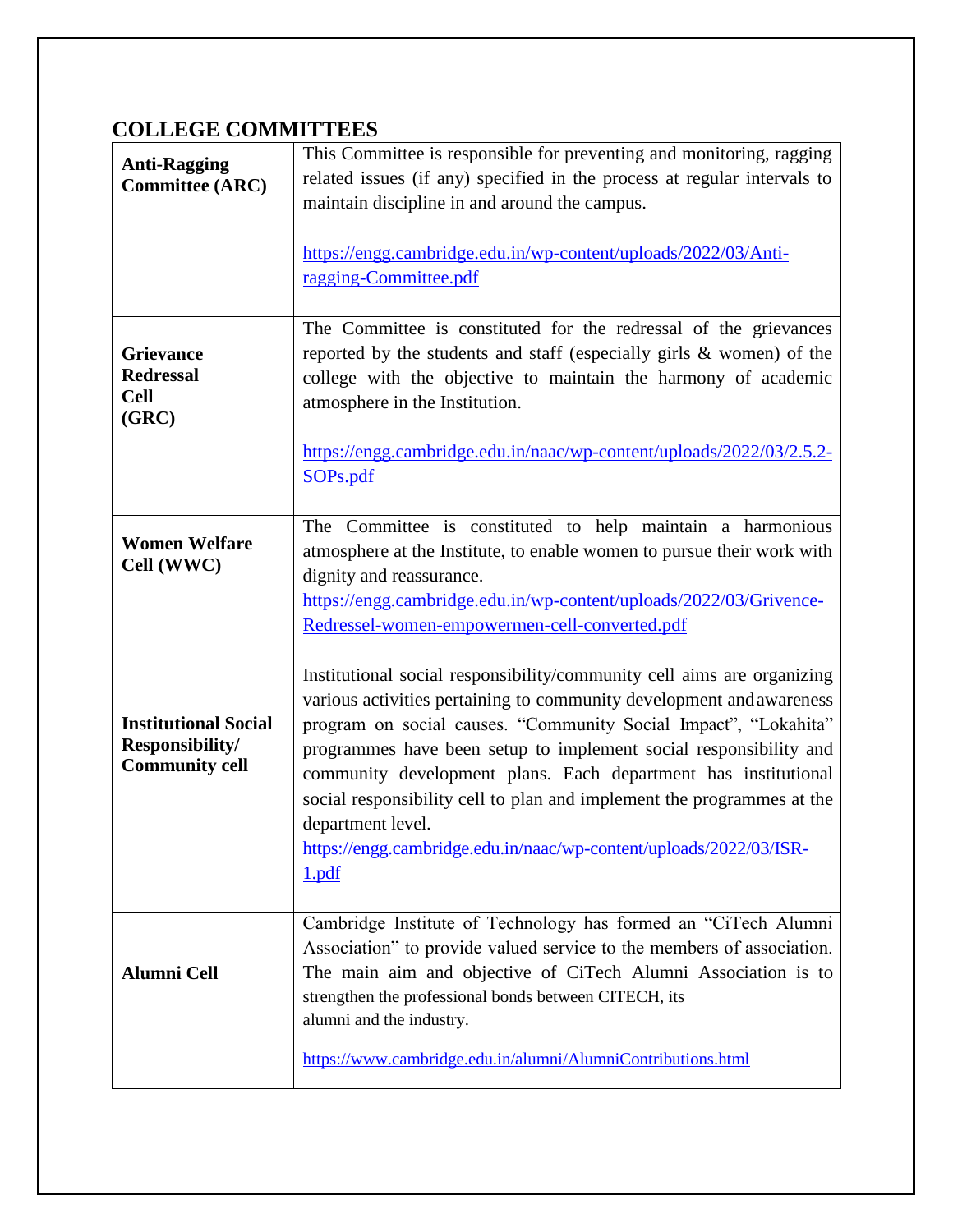| <b>Academic</b><br><b>Monitoring</b><br><b>Committee</b> | Academic Monitoring System is a diagnostic approach, cross<br>referencing between curriculum & instructional elements. It provides<br>guidance $\&$ support in improving the implementation of curriculum at<br>the institute level. The committee understands the academic programs<br>and supervises the teaching learning process on a routine basis. It is<br>meant for smooth & uniform conduction of academics throughout the<br>institute. All coordinators are involved<br>in monitoring process.<br>https://engg.cambridge.edu.in/wp-content/uploads/2022/03/AMC-1-<br>converted.pdf                                                                                                                                                                                                                                            |  |  |
|----------------------------------------------------------|------------------------------------------------------------------------------------------------------------------------------------------------------------------------------------------------------------------------------------------------------------------------------------------------------------------------------------------------------------------------------------------------------------------------------------------------------------------------------------------------------------------------------------------------------------------------------------------------------------------------------------------------------------------------------------------------------------------------------------------------------------------------------------------------------------------------------------------|--|--|
| <b>Sports Committee</b>                                  | The Sports Committee is to promote every individuals health, physical<br>well-being as well as the acquisition of physical skills among the<br>faculties and students. The committee aspires to inculcate qualities<br>such as sportsmanship, team spirit and bonding. It is designed to serve<br>the interests of the student community in competitive sports and other<br>recreational activities i.e. both indoor and outdoor.<br>Sports-committee-recreation-cell-converted-merged.pdf (cambridge.edu.in)                                                                                                                                                                                                                                                                                                                            |  |  |
| <b>Disciplinary</b><br><b>Committee (DC)</b>             | Disciplinary Committee (DC) is framed to create a safe<br>and<br>motivating environment in the Institution to bring professionalism<br>among students by the inculcation of best practices. The committee will<br>be responsible to have an optimistic approach in imparting discipline<br>among students, frame rules and regulations to maintain discipline in<br>the college premises and encourage good and healthy<br>practices.<br>https://engg.cambridge.edu.in/wp-content/uploads/2022/03/converted-<br>Displinarry-committee.pdf                                                                                                                                                                                                                                                                                                |  |  |
| <b>Student Welfare</b><br><b>Committee</b>               | A class representative (CR) is selected among the whole class to<br>present students' points of view before the teachers and the principal.<br>He / She acts as a bridge between college and students. CR must be<br>ready to take initiative and responsibility whenever a situation arises,<br>and should be confident enough to take part in meetings with the<br>principal / teachers and represent the voice of the class. CRs are the<br>ambassador to represent the requirements and issues of the class. They<br>collectively present the issues, concerns and any requirements related<br>Their<br>academics,<br>skill<br>enhancement,<br>Infrastructure<br>etc.<br>to<br>requirements are<br>addressed by the Head of the Institute suitably.<br>https://engg.cambridge.edu.in/naac/wp-content/uploads/2022/03/5.3.2-<br>2.pdf |  |  |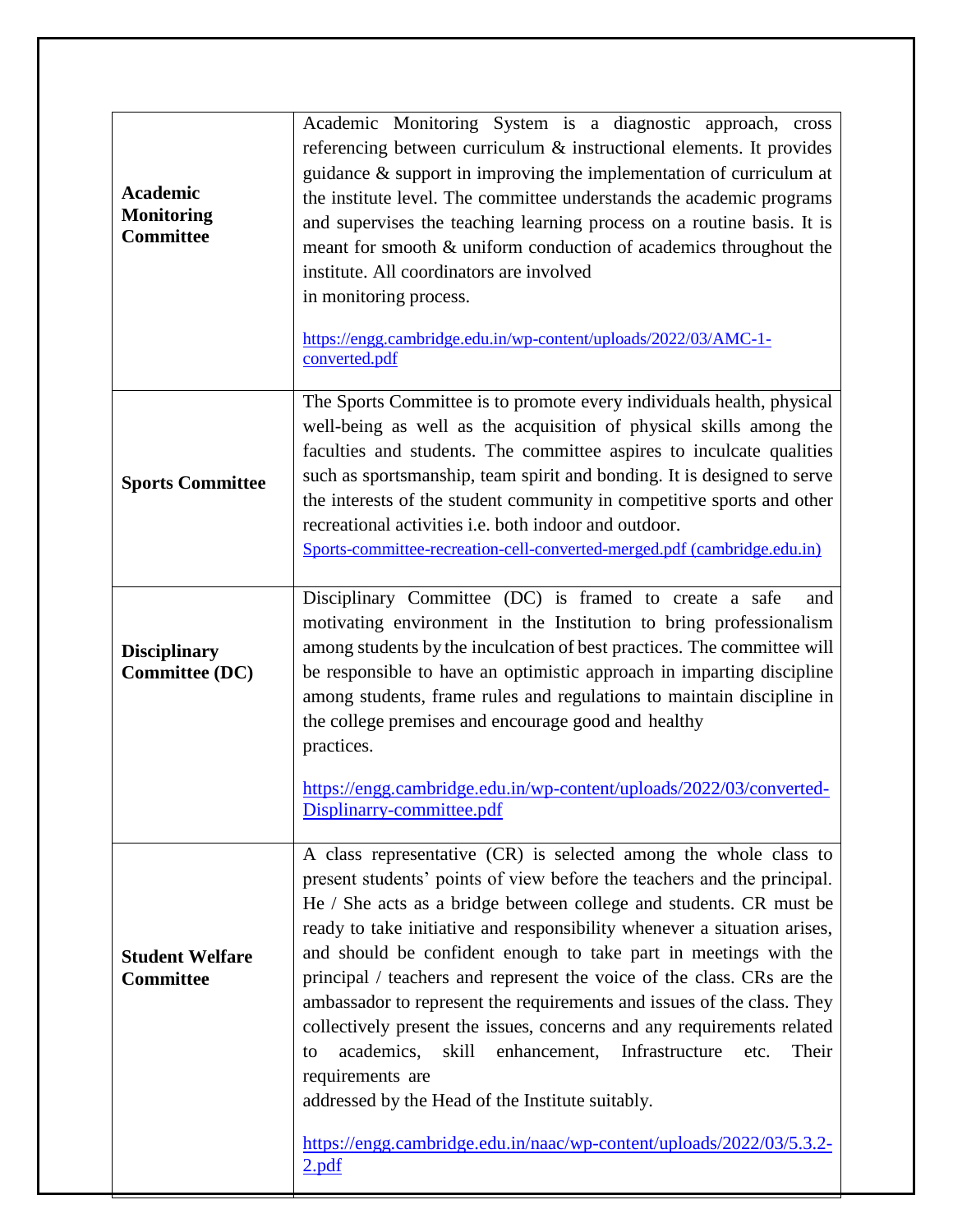|                  | The cultural committee of the college works with the objective of    |  |  |
|------------------|----------------------------------------------------------------------|--|--|
| <b>Cultural</b>  | developing the cultural talents of the students, improving their     |  |  |
| <b>Committee</b> | capabilities to work as a team and raising their level of self-      |  |  |
|                  | confidence in interacting with fellow students and peers.            |  |  |
|                  | https://engg.cambridge.edu.in/naac/wp-content/uploads/2022/03/5.3.2- |  |  |
|                  | 1.pdf                                                                |  |  |
|                  |                                                                      |  |  |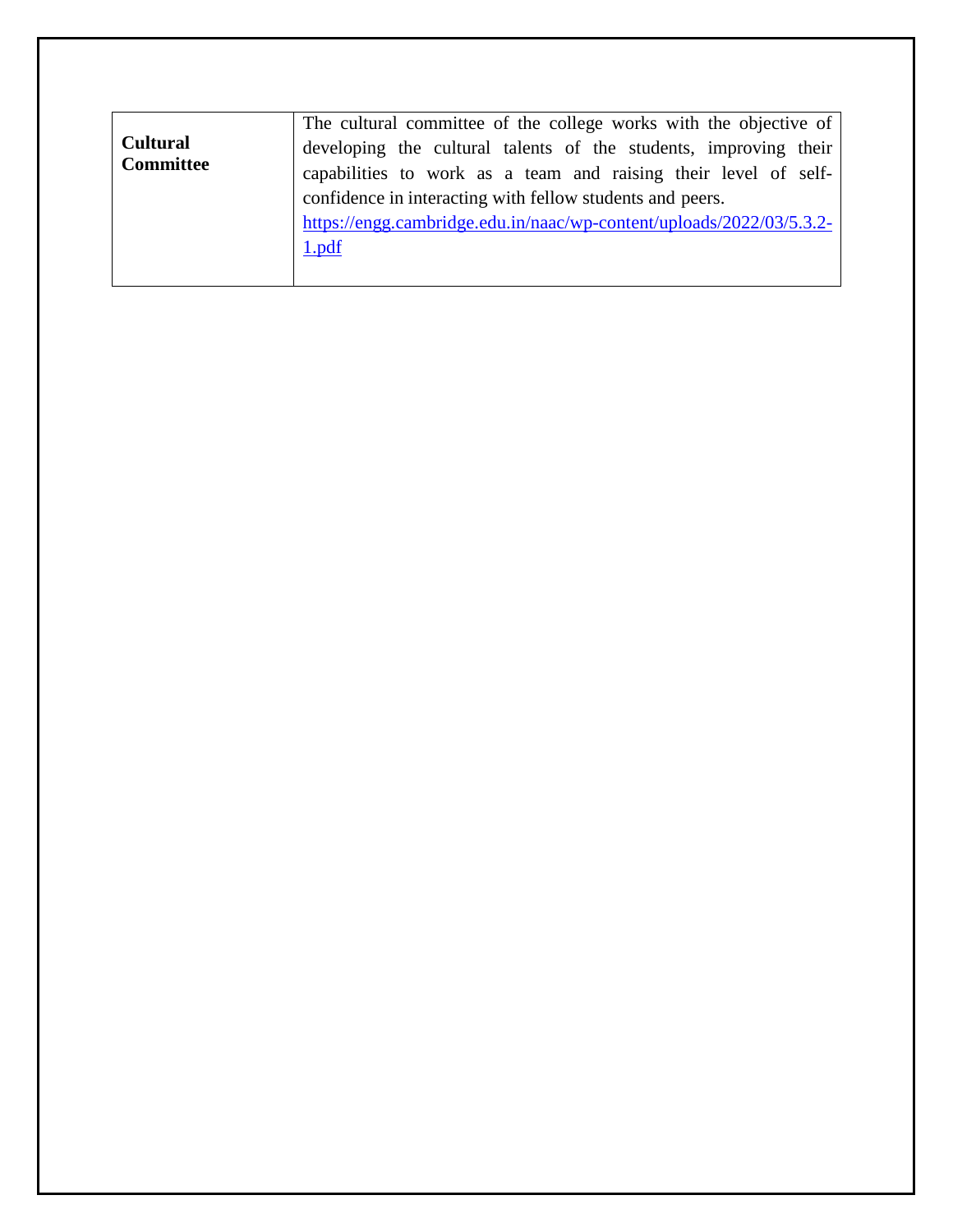# **Academic Process**



Gap Analysis and Remedial Action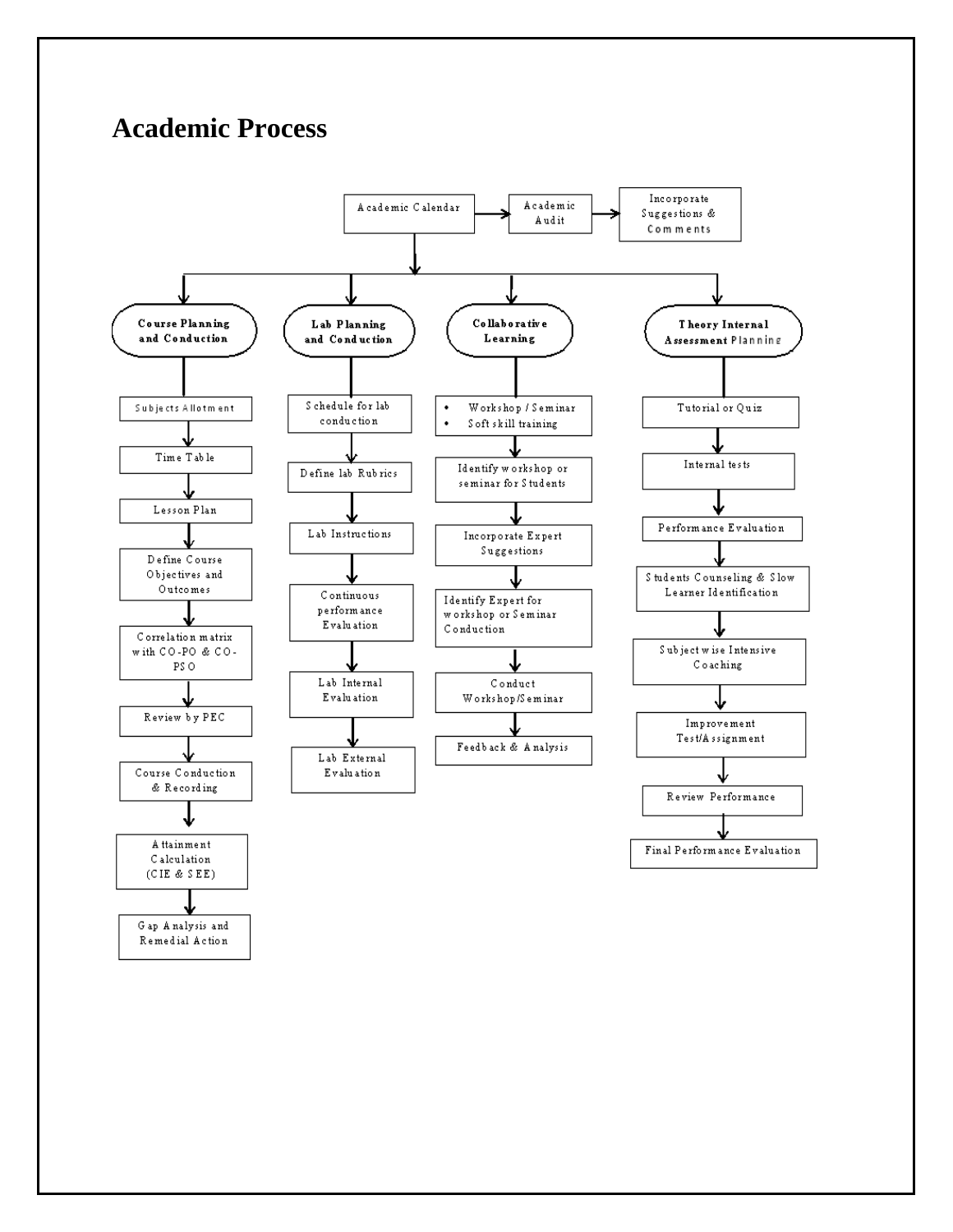#### **FEEDBACK SYSTEM:**

The institution has a well-formulated feedback monitoring system. The institution defines the dates for student feedback in the calendar of events (C O E). The feedback is taken twice in a semester. Department prepares the format and will be distributed to all students in the class. The feedback forms are collected from the students and analysis is completed .Course wise marks are taken and percentage is calculated for number of students who have given feedback. Faculty wise analysis report is prepared. HOD conducts the meeting on one to one basis with all faculty, discuss related to the action plan and any other improvement to be incorporated. The analysis report is given to faculty and if required the faculty is asked to submit the plan in writing. The same is also discussed with the Principal. The feedback about the faculty is also compared with the previous or succeeding semesters for information and to discuss if there are any serious problems.

<https://engg.cambridge.edu.in/feedback/>

| <u>- 0 - </u><br>Course | <b>Sanctioned Intake</b> | <b>Duration</b> (Years) | Fee as approved by state Govt.                                                                        |  |
|-------------------------|--------------------------|-------------------------|-------------------------------------------------------------------------------------------------------|--|
| B.E(CSE)                | 180                      | 4                       |                                                                                                       |  |
| B.E(ISE)                | 180                      | $\overline{4}$          | Rs. $1,05,340$ -Admission                                                                             |  |
| B.E(ECE)                | 180                      | $\overline{4}$          | through CET for Govt. Quota.                                                                          |  |
| B.E(ME)                 | 60                       | 4                       | $Rs.1,78,340 - Admission$                                                                             |  |
| B.E(EEE)                | 60                       | 4                       | through COMED-K.                                                                                      |  |
| <b>B.E(CIVIL)</b>       | 60                       | 4                       | Rs. $2,00,000 -$ Admission for                                                                        |  |
| B.E(AI&ML)              | 60                       | 4                       | Management Quota.                                                                                     |  |
| M.B.A                   | 120                      | $\overline{2}$          | Rs. $58,470 + Rs.20,000$                                                                              |  |
| M.C.A                   | 60                       | $\overline{2}$          | Admission through PGCET<br>for Govt. Quota.                                                           |  |
|                         |                          |                         | Rs. 1,50,000 for Management<br>quota.                                                                 |  |
| M.Tech(CSE)             | 18                       | $\overline{2}$          | Rs. $68,470 + Rs.20,000$<br>Admission through PGCET<br>for Govt. Quota<br>Rs. 1,50,000 for Management |  |
|                         |                          |                         | quota                                                                                                 |  |

## **College Fee details:**

#### **Audited Statements**

[4.4.1\\_1647148726\\_7362.pdf \(naac.gov.in\)](https://assessmentonline.naac.gov.in/storage/app/hei/SSR/110128/4.4.1_1647148726_7362.pdf)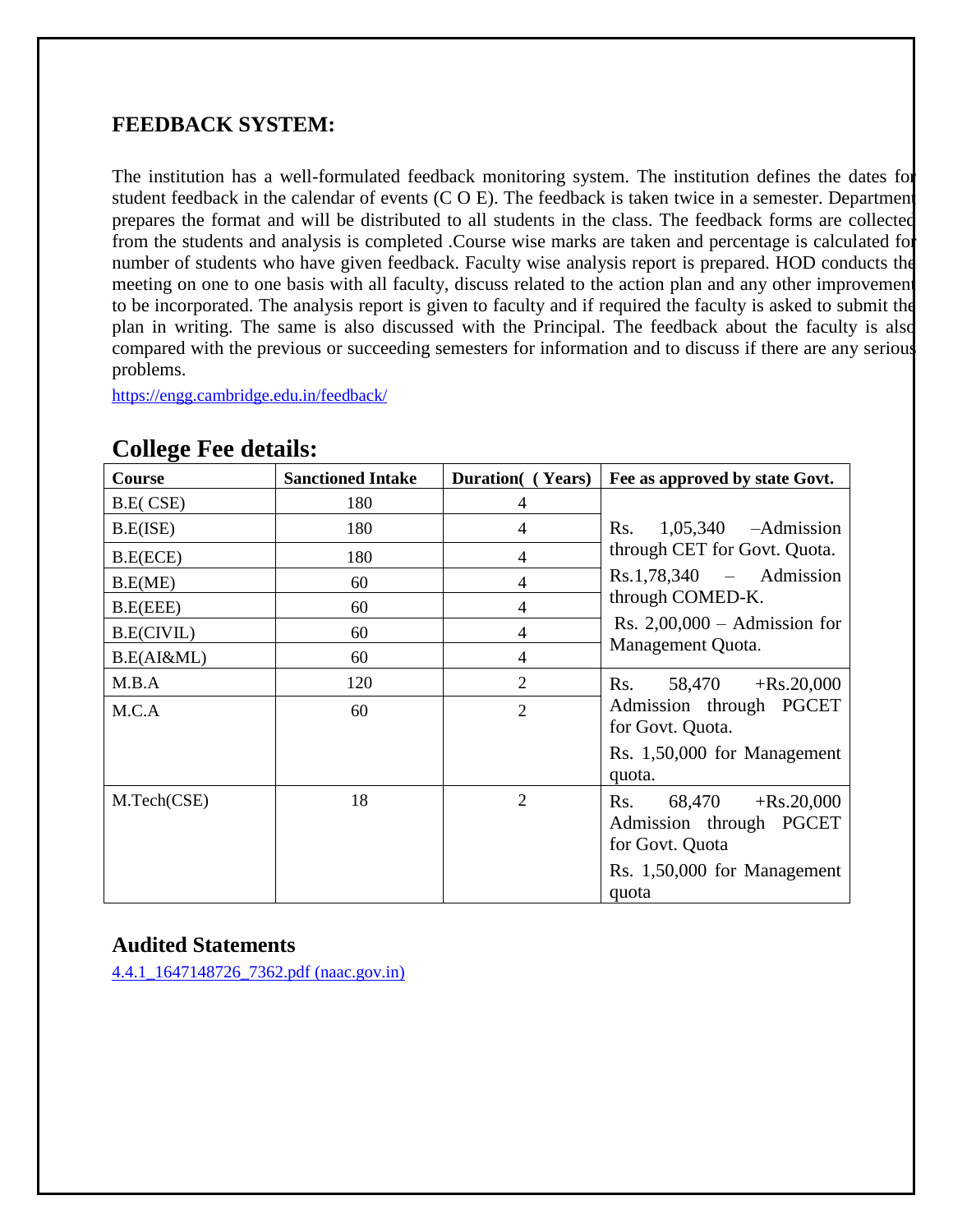## **Laboratories**

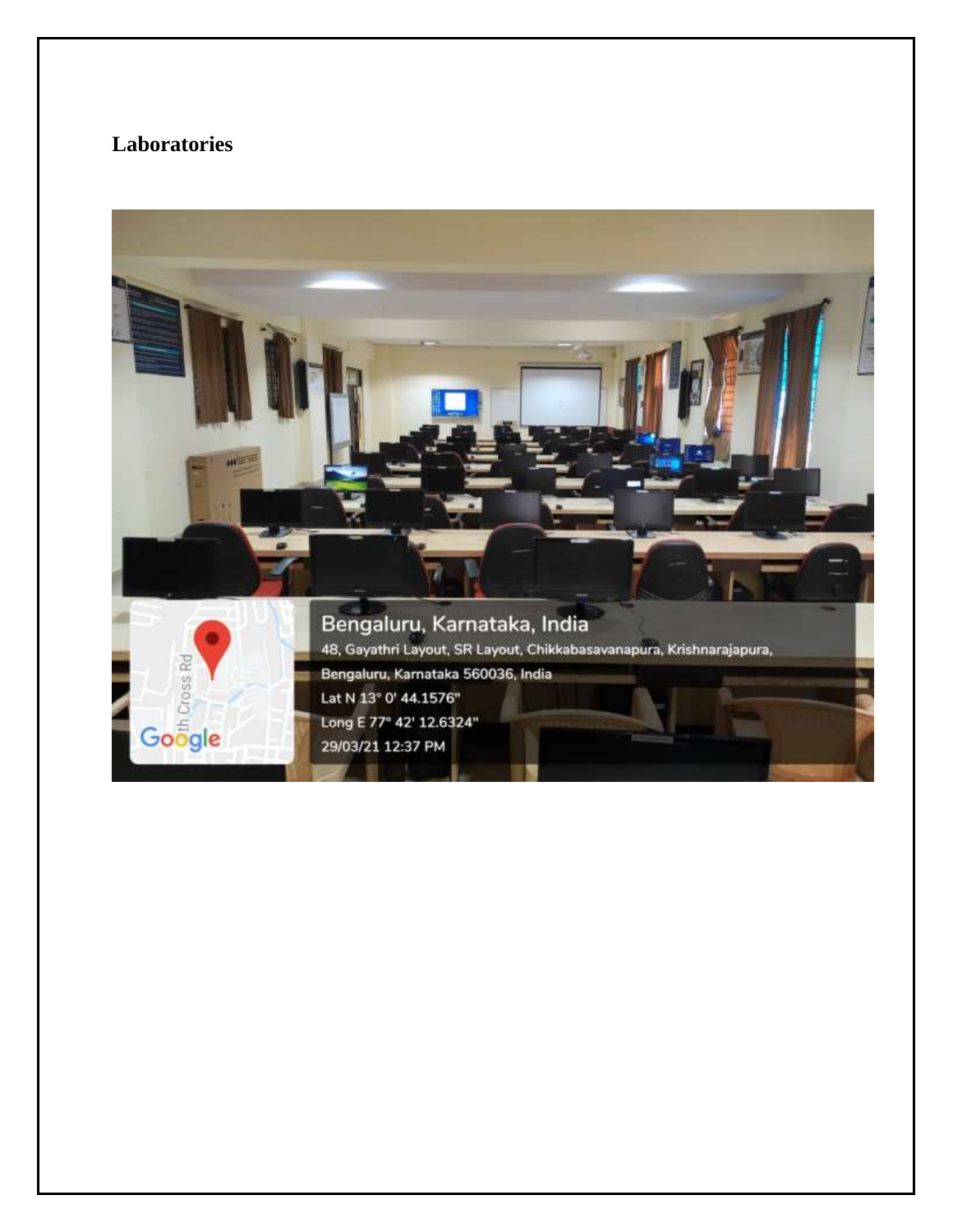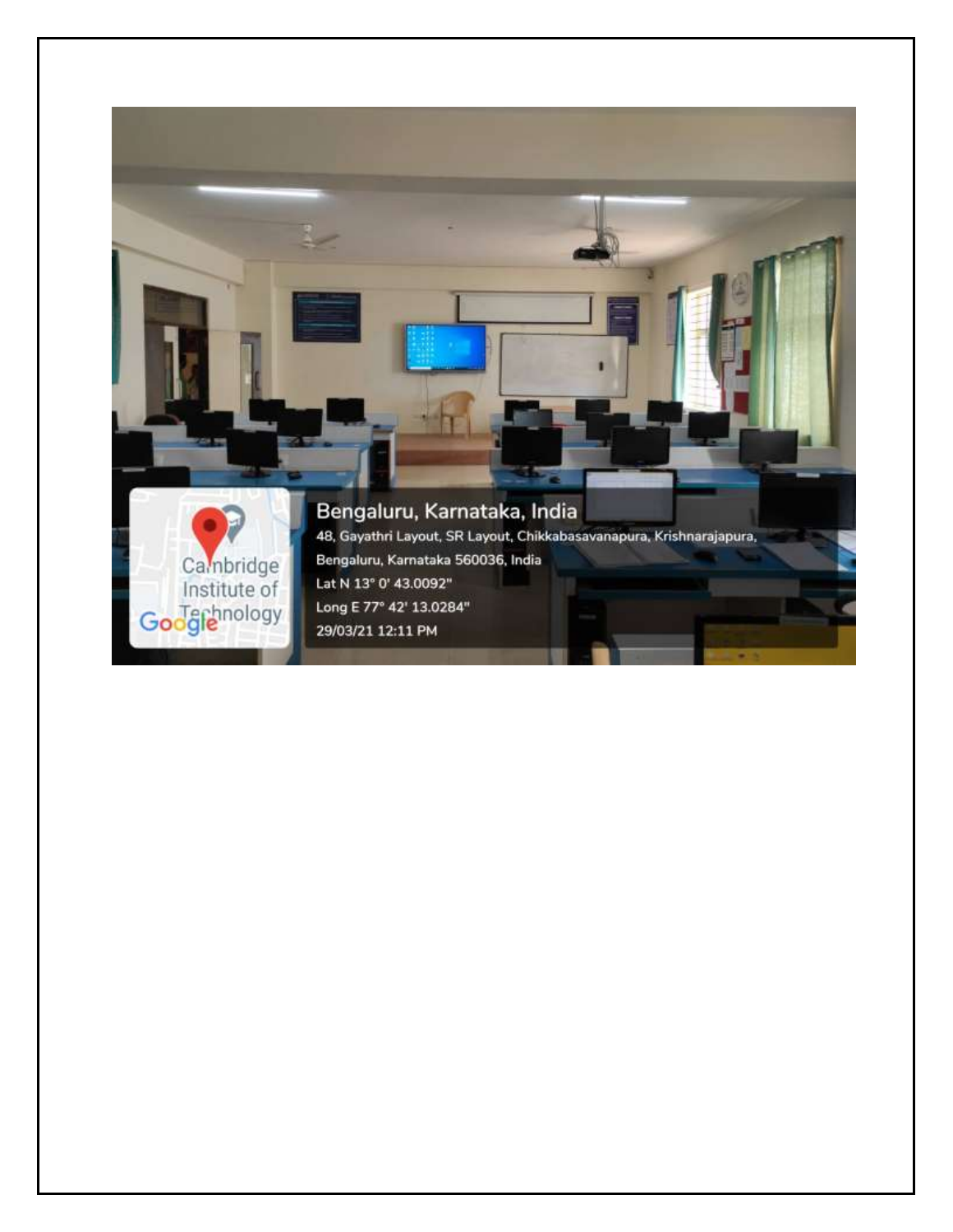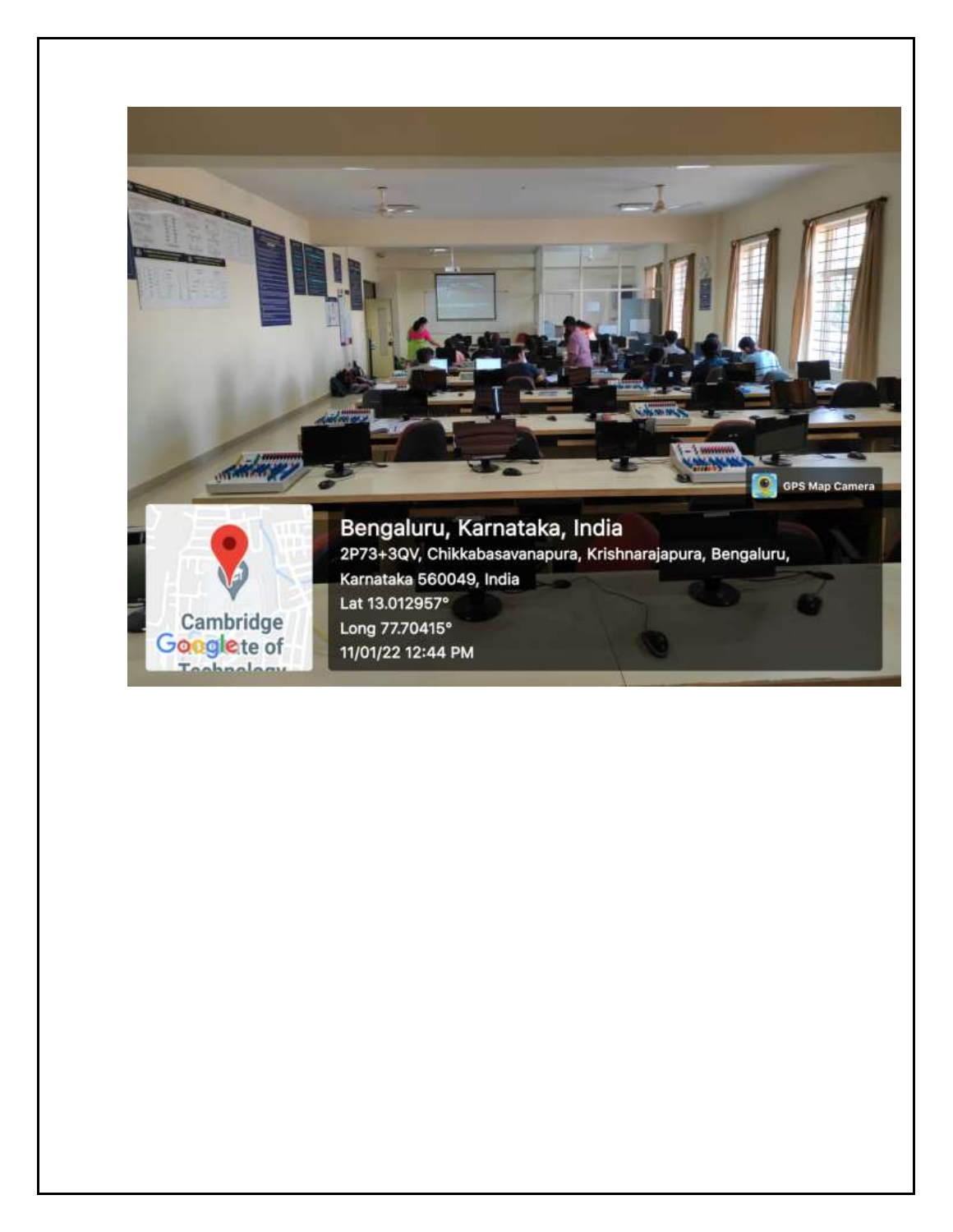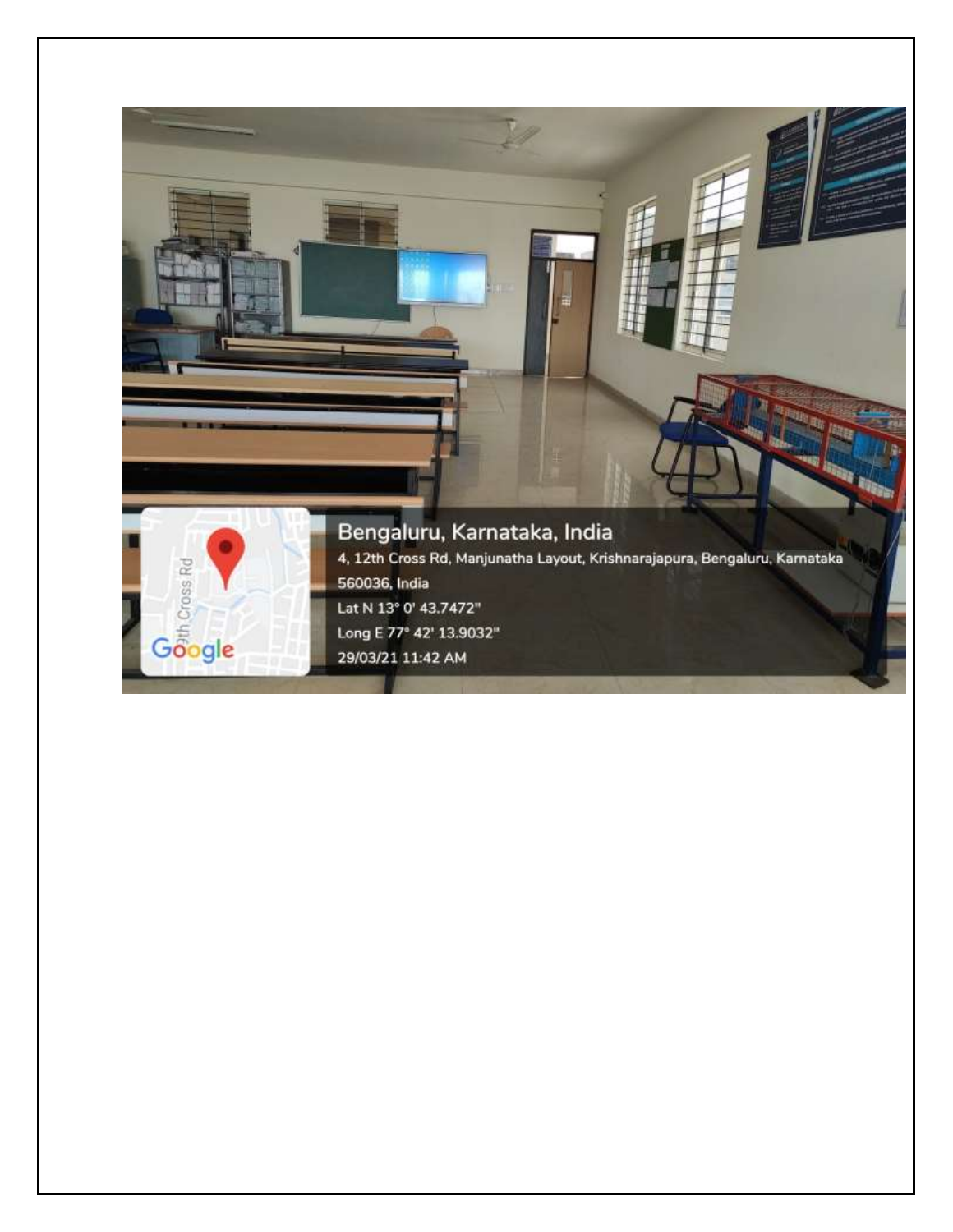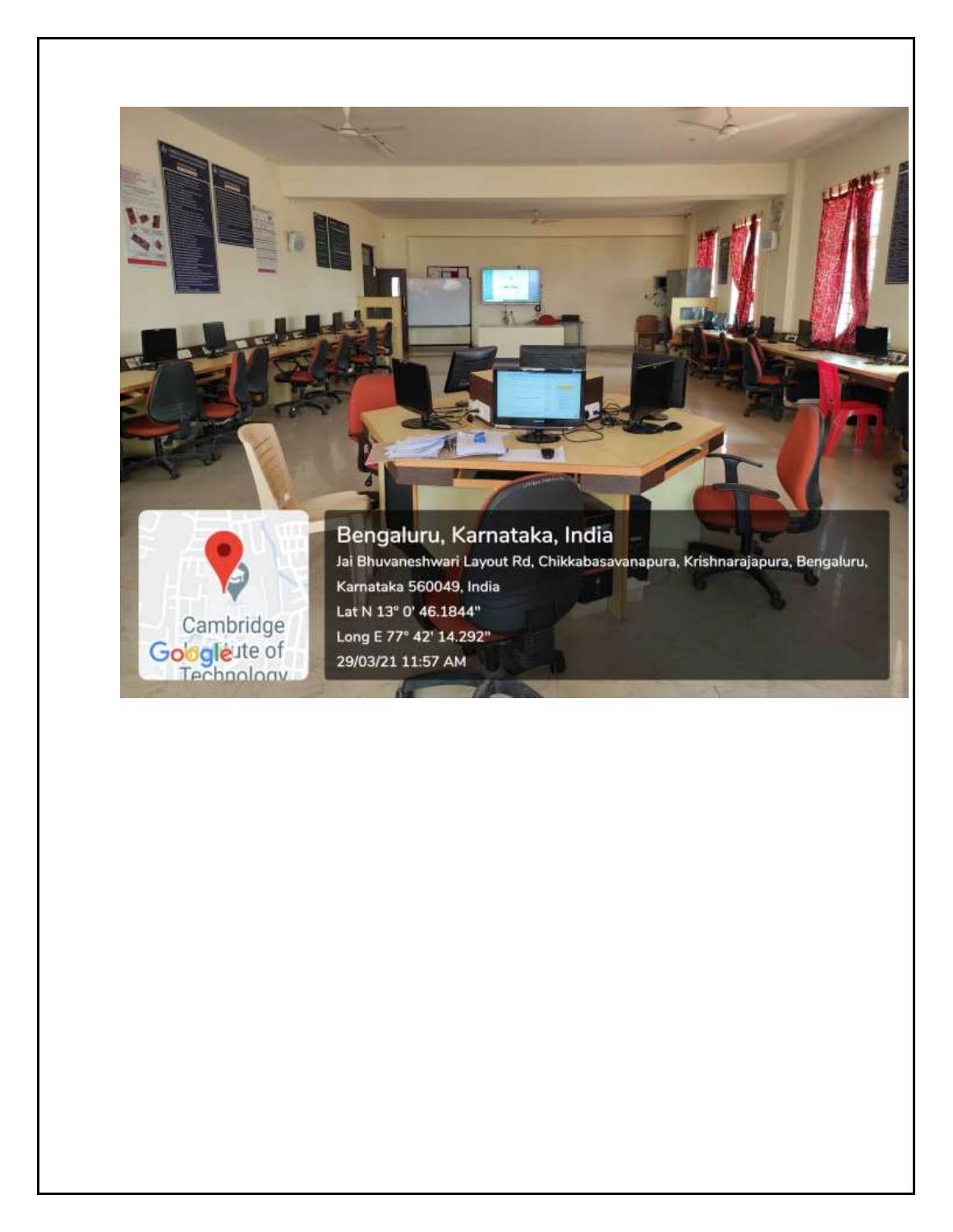# **Seminar Hall**

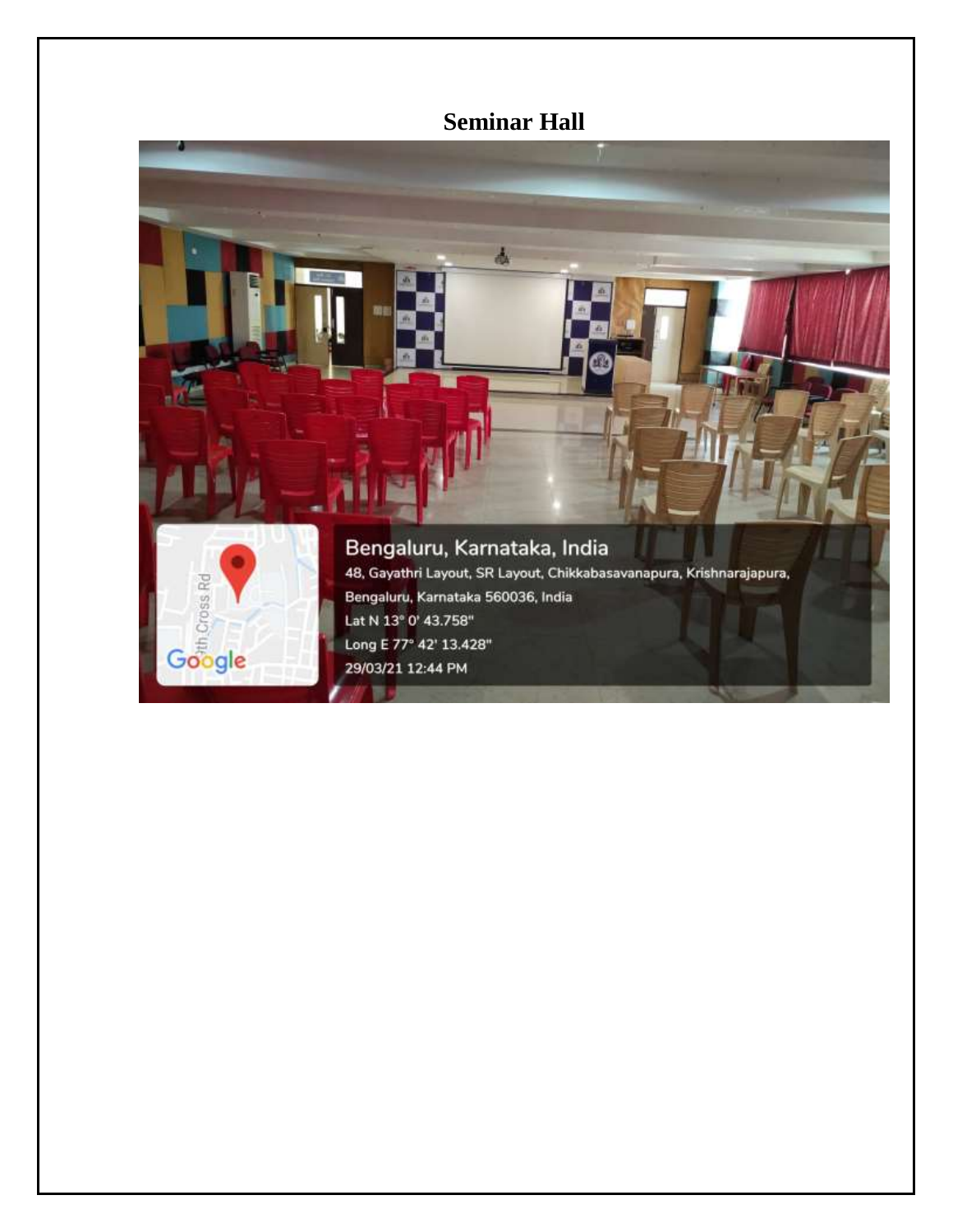# **Sports Complex**